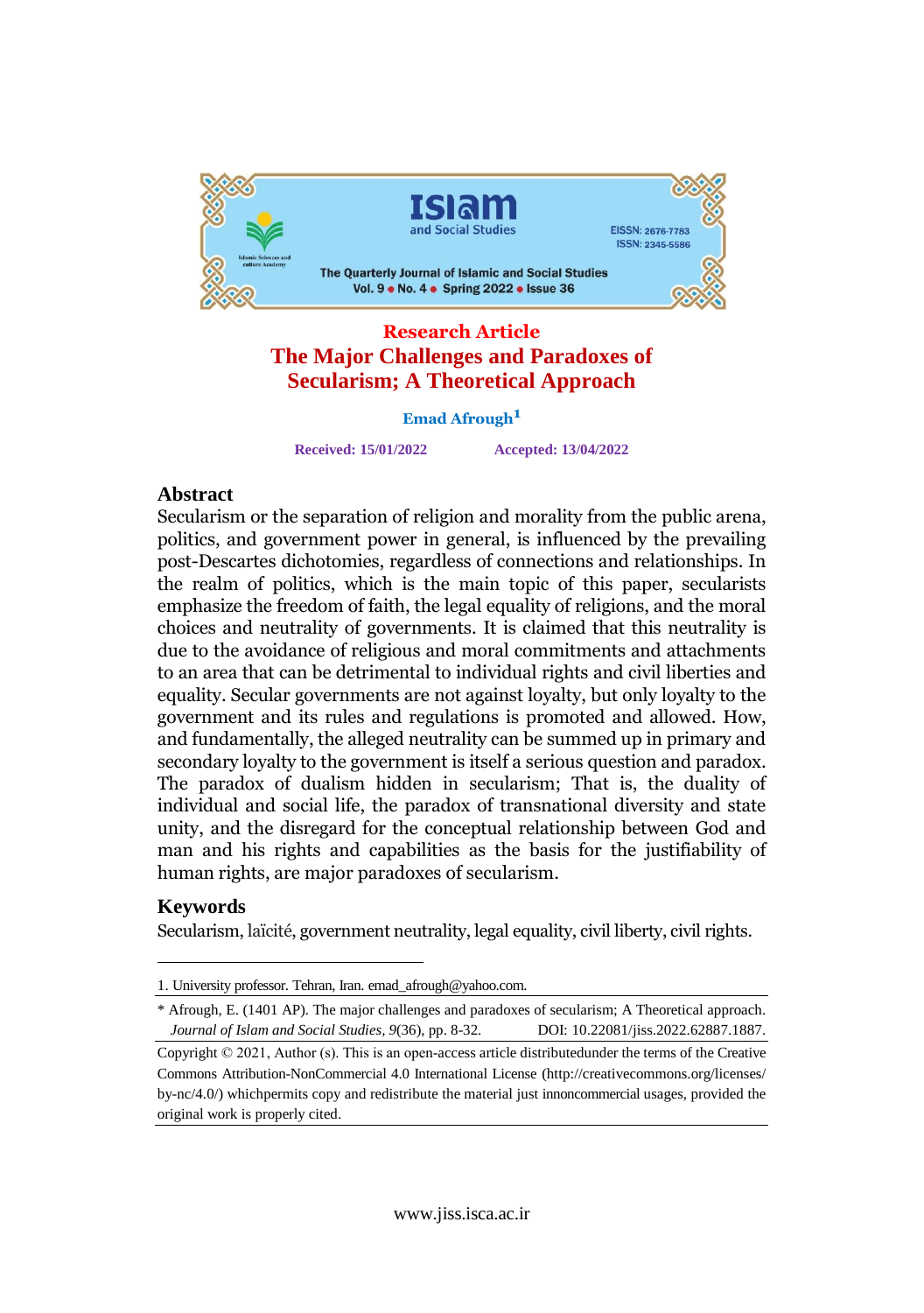

## مقاله يژوهشي چالش ها و پارادوکس های عمدة سکولاریسم؛ رويكردي نظريهيردازانه

### عماد افروغ<sup>\</sup>

تاريخ يذيرش: ١٣٠١/٠١/٢٣

تاریخ دریافت: ۱۴۰۰/۱۰/۲۵

جكىدە

سکولاریسم یا بهصورت کلی، جدایی دین و اخلاق از عرصهٔ عمومی، سیاست و قدرت دولتی، متأثر از دوگانهنگریهای غالب و جاری پس از دکارت و بی توجه به ربطها و اتصالهاست. در قلمـرو سیاسـت که بحث اصلی این مقاله است، تأکید سکولارها بر آزادی ایمان، برابری حقـوقی ادیـان و انتخـابهـای اخلاقی و بی طرفی دولتهاست. این گونه ادعـا مـی شـود کـه ایـن بـی طرفـی بـه دلیـل اجتنـاب از ورود تعهدات و دلبستگی های دینی و اخلاقی به عرصهای است که می تواند مخل حقوق فردی و آزادی هـای مدنی و برابری افراد باشد. دولتهای سکولار مخالف وفاداری نیستند، اما تنها وفاداری نسبت بـه دولـت و قوانین و قواعد آن تبلیغ میشود و مجاز است. اینکه چگونه و بهلحاظ مبنایی، بی طرفـی مـورد ادعـا بـا وفاداري اوليه و ثانويه به دولت قابل جمع است، خود از پرسش هـا و پـارادوكس هـاي جـدي اسـت؛ پارادوکس دوگانهنگری مستتر در سکولاریسم؛ یعنی دوگانهٔ حیات فردی و اجتماعی، پارادوکس تنـوع فرادولتي و وحدت دولتي و بي توجهي به رابطهٔ مفهومي خدا و انسان و حق و قابليتهاي او بهمثابهٔ مبناي توجیهپذیری حقوق انسانی، از پارادوکسهای عمدهٔ سکولاریسم است.

#### كليدواژهها

سکولاريسم، لائيسيته، بي طرفي دولت، برابري حقوقي، آزادي مدني، حقوق شهروندي.

| emad_afrough@yahoo.com | ۱. استاد دانشگاه. تهران، ايران.                                                                       |
|------------------------|-------------------------------------------------------------------------------------------------------|
|                        | * افـروغ، عمـاد. (۱۴۰۱). چالش هـا و پارادوكس هـاي عمـده سكولاريسـم؛ رويكـردي نظريهپردازانـه. فصـلنامه |
|                        | علمي ينزوهشي اسلام و مطالعات اجتماعي، ٣(٣۶)، صص ٨–٣.       7887.1887 .10.22081/jiss.2022.62887.1887   |

٨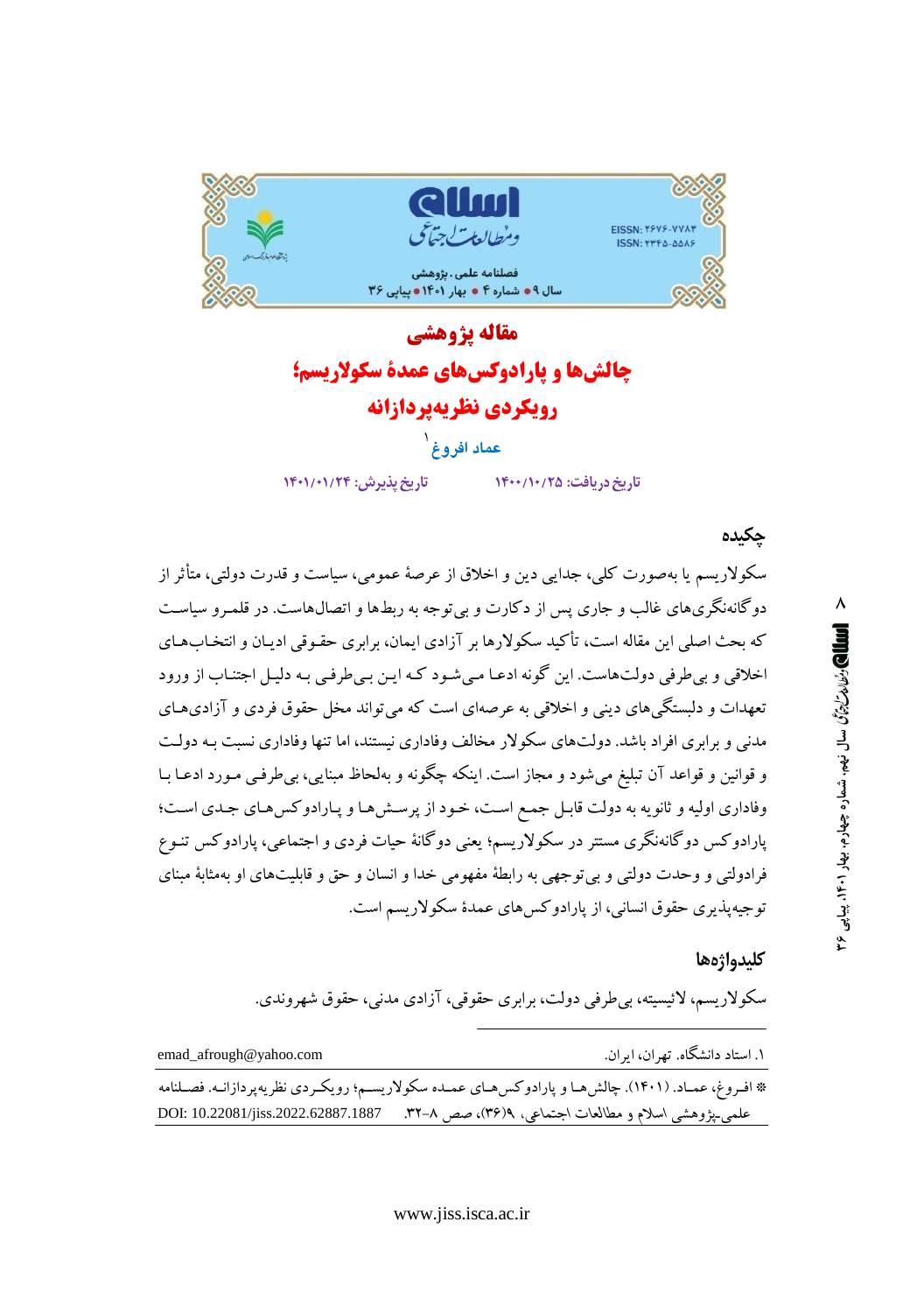سکولار بسم یا پهصورت کلی، جدایی دین و اخلاقی از عرصهٔ عمومی، سیاست و قدرت دولتی، متأثر از دوگانهنگریهای غالب و جاری پس از دکارت و بی توجه بـه ربطهـا و اتصالهاست. در کل، بشر معاصر غـرق در دوگانـههایی اسـت کـه هرچنـد در برخـی از آنها میراثدار سنت است، اما با اتخاذ تفسیر جدیـد از انسـان و هسـتی و تفـوق نـوعی انسانانگاری همراه با تقدم معرفتشناسبی بـر هستی شناسبی، زمینـه و شـرایط آمـادهتری برای بسط بیشتر این دوگانهها و جوانهزدن انواع جدید و نوظهوری از آنها فراهم شـد و به تدریج تفاوت گرایی محض جایگزین نوعی وحدت گرایی شد. غفلت از هـم وقـوعی اتصال در عین تمایز اشیا و درواقع، دورشدن از نگـاه منظومـهای بـه عـالـم یـا بـه عبـارت دقیقتر وحدت در عین کثرت از مشخصات بـارز تفکـر پسـامدرن اسـت کـه ریشـههای معرفتشناسـانه و هستي شناسـانهٔ خـود را در مدرنيســم دارد كــه البتــه بــا واكنش هــا و چالش های دیالکتیکی نیز همواره روبهرو بوده است. یکی از این دوگانهها، دوگانهٔ دیـن و سیاست یا اخلاق و سیاست است که به ترتیب به آنها می پر دازیم.

#### **۱. بُعد ديني سکولاريسم**

دوگانهٔ دین و سیاست کماکان طرفـدارانی در عرصـههای سیاسـی و توسـعهای دارد. در نظریهٔ نوسازی، از رویکردهای توسعه و در ذیل الگـوی سـکولار، اصـرار بـر ادارهٔ نظـام سیاسی توسط غیر مذهبیها، اشاعهٔ ارزشهای سیاسی غیر مذهبی و درکل، کاهش نفـوذ مذهب است (افروغ، ۱۳۸۰، ص ۸۴). در قلمرو سیاست که بحث اصلی ما در این مقاله است، تأکید سکولارها بر آزادی ایمان، برابری حقوقی ادیان و انتخابهای اخلاقی و بی طرفی دولتهاست (Trigg, 2007, p. 118). این گو نه ادعا می شو د که این بی طرفی به دلیل اجتنـاب از ورود تعهدات و دلبستگی های دینی و اخلاقی به عرصـهای اسـت کـه می توانـد مخـل حقوق فردی و آزادیهای مدنی و برابری افراد باشد. ادعا ایـن اسـت کـه کنار گذاشـتن ادیان از سیاست و دستگاههای دولتی نه به دلیل ضـدیت و مخالفـت بـا دیـن و باورهـای اخلاقی است، بلکـه بـه دلیـل ممانعـت از ورود سـلیقههای گروهـی و دینـی مختلـف بـه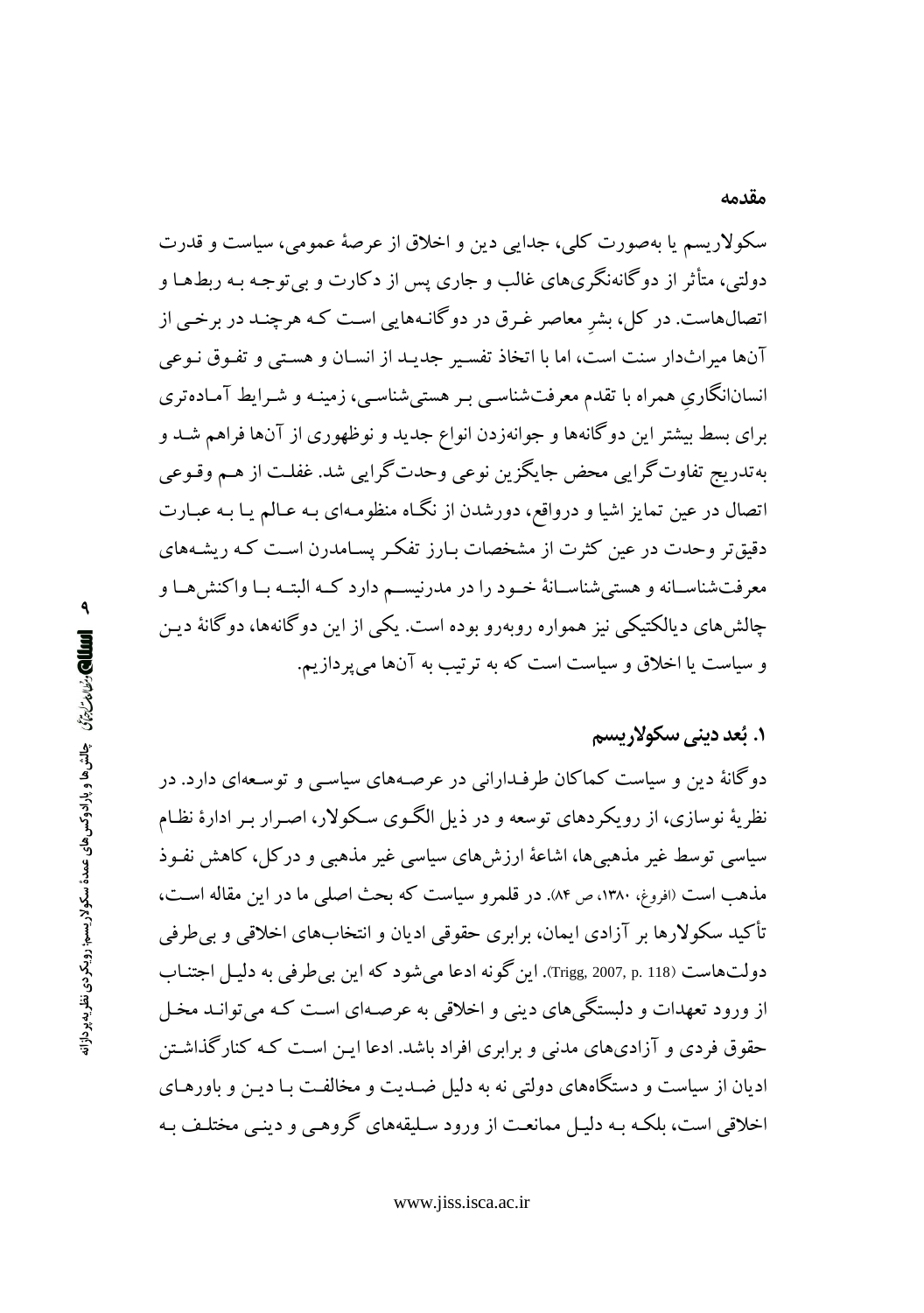عرصهاي است كه لازمهاش بـي طرفـي اسـت (Trigg, 2007, p. 116). لـذا و حسـب قاعـده و اصل آزادی ایمان و عقیده، ظاهراً ادیان و مذاهب مختلف مجاز بـه فعالیـت در محـدودهٔ دینی خود هستند، اما از ورود معتقدان به مذهب در دولتهای به اصطلاح بی طرف بـه منظور تضمین حقوق شهروندی جلوگیری به عمل میآید.

در همین جا اولین پارادوکس نمایان میشود. یکی اینکه پیروان مذاهب آزادنـد، امـا تنها در حیات خصوصی خود و حق توجه به تجلیات عمـومی و سیاسـی باورهـای دینـی خود را ندارند. در این حالت، دوگانهٔ حیات فردی و اجتمـاعی نیـز آشـکار می شـود کـه معرف نگاهي غيـر منظومـهاي اسـت. بـه هرحـال، لائيسـيته يـا همـان سكولاريسـم ابـزار همزیستی افرادی است که در عقاید یکسان شـریک نیسـتند و ایـن نکتـه دلالـت بـر ردّ چندفرهنگ گرایی در سیاست، به دلیل اتکای دولت به وفاداری شهروندان، قطع نظر از باورهای دینی آنها دارد. چیزی بایـد باشـد تـا نیروهـای تمـایزبخش را بهمثابـهٔ نیـروی وحدت يخش ارتقا دهد. لائيسيته اكراه دارد كه اين نقش را به دين واگـذار كنـد و البتـه ارزشهای خود را از طریق نهادهای عمومی و بهطور خـاص از طریـق تعلیـم و تربیـت و مدارس سكولار بهمثابهٔ موتور انسجامبخش تحميل مي كنـد (Trigg, 2007, p. 119). ملاحظـه می شود که دولتهای سکولار مخالف وفـاداری نیسـتند، امـا تنهـا وفـاداری نسـبت بـه دولت و قـوانين و قواعـد آن تبليـغ مي شـود و مجـاز اسـت. اينكـه چگونـه و بـه لحـاظ مبنايي، بي طرفي مورد ادعا با وفاداري اوليه و ثانويه به دولت قابـل جمـع اسـت، خـود از پرسشها و پارادوکسهای جدی است که به آن خـواهیم پرداخـت. گیـریم کـه عرصـهٔ عمومی را از وفاداریهای دینی پاک کردیم، آیا اصولا میتوان این عرصه را از سایر وفاداريها و تعلقات فرهنگي و گروهي اعـم از افقـي و عمـودي، اجتمـاعي و انجمنـي پاک کرد؟ نگرش بهظاهر فردگرایانهٔ لائیسیته که البته به آن هـم پایبنـد نیسـت، قـادر بـه درک واقعیات اجتماعی حیات انسانی نخواهد بود. به دلیل کنترلهای دولتبی بـر دیـن و تفوق اقتدارهای سکولار، تریگ پارادوکس تنوع و وحدت اولیه را طرح می کند. بـرای اینکه آزادی مذهب وجود داشته باشد، باید حس وفاداری به دولتی وجـود داشـته باشـد كه مستقل از دين است. لازمـهٔ انتخـاب فـردي [دينـي]، همبسـتگي اجتمـاعي اسـت كـه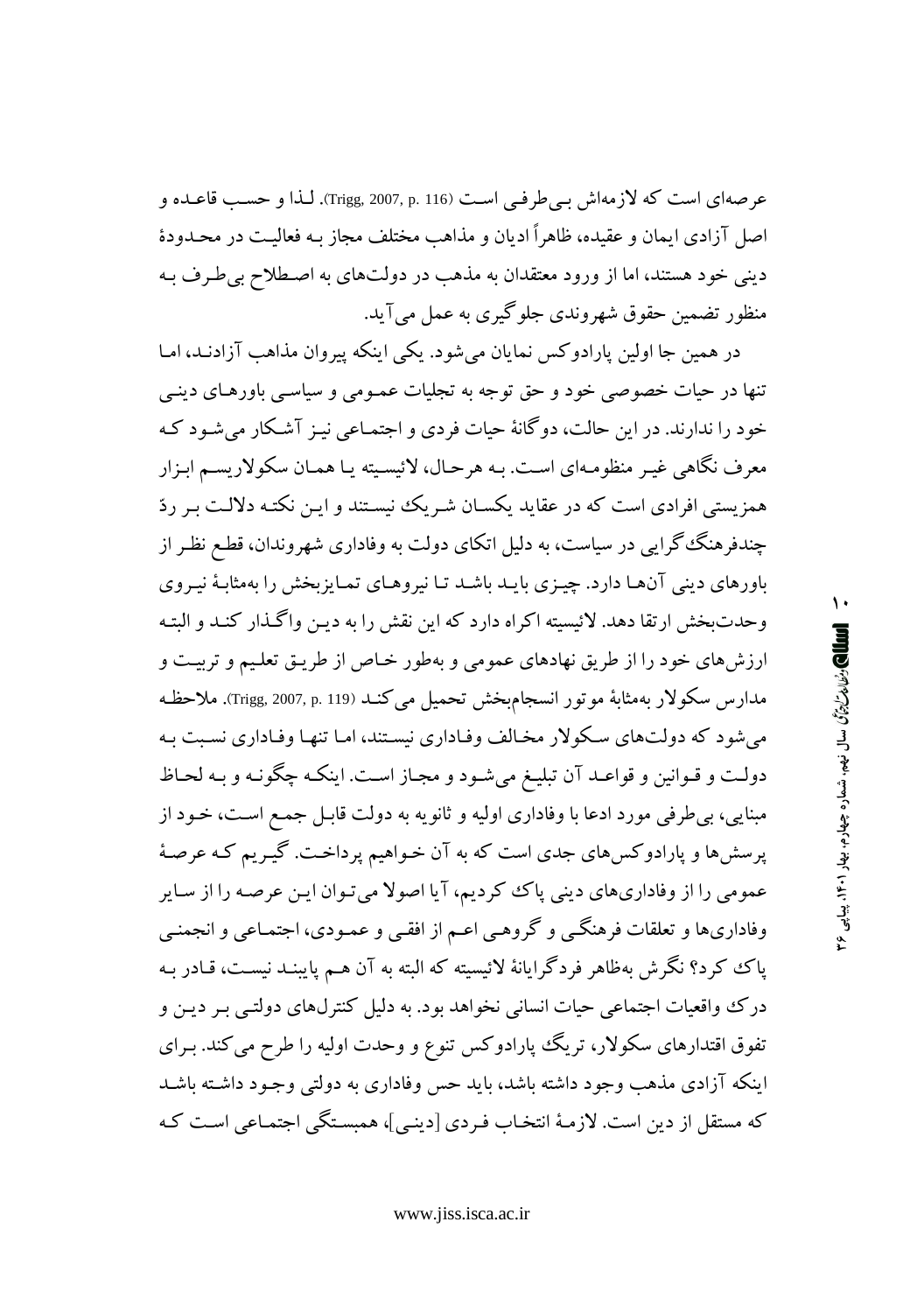بهواسـطهٔ نظـام دولتـي تعلـيم و تربيـت تقويـت ميشـود. چـه موافـق باشـيـم چـه نباشـيـم، ارزش های دولت در ستیز با تعهدات دینی است و در یک چنین حـالتی، دولـت برنـده است (Trigg, 2007, p. 121).

همانگونه که ملاحظه شد، علاوه بـر چـالش دوگانـهنگری مسـتتر در سکولاریسـم، چالش دیگر مربوط به پارادوکس تنوع فرادولتی و وحدت دولتی است. پارادوکس نفی ورود وفاداری دینی به عرصهٔ عمومی و دستگاههای دولتی از یک سو و قبول پیش فرض وفاداری اولیه به دولت بهمثابهٔ مهم تـرین نهـاد جامعـه از سـوی دیگـر اسـت. بـه تعبیـری، پارادوکس بي طرفيي اوليـه و لازمـهٔ وفـاداري همـراه بـا ايـن بي طرفـي، نـوعي بي طرفـي وفادارانـه. بي طرفـي، خصـلتي هنجـاري و ارزشـي اسـت، امـا ارزشـي بي طرفانـه اسـت. درحالي كه وفاداري، ارزشي جانبدارانه است. به عبارتي، تقابل ارزش بي طرفانه بـا ارزش طرفدارانه. مشاهده می شود که خـلأ وفاداریهـای متنـوع مـذهبی در عرصـهٔ عمـومی بـا وفاداری دولتی پر می شود. ظاهراً تنها یک وفاداری در دولت سکولار مورد قبول است، آن هم وفاداري به دولت بي طرف است. وفاداري به بي طرفي. از سـوي ديگـر بي طرفـي دولتبي، ٻي جهت نيست. ايـن ٻي طرفـي ظـاهراً بـهمنظور ارزش هـاي برابـري حقـوقي و آزادیهای فردی صورت می گیرد. پنداری، این ارزشها در ادیان نقشی ندارنـد و تنهـا دولتهای سکولار پاسدار آنها هستند.

اما، اولاً چگونه می توان بی طرفی را فریاد زد و طرفدارانـه از ارزش۵هـای انسـانی پـاد کرد و حراست نمـود؟ ثانيـاً واقعيـت تـاريخي و اجتمـاعي و سياسـي نشـان مي دهـد کـه دولتها عملاً بی طرف نیستند و علاوه بر منافع الیگارشیک خود در قالب دموکراسی نمایندگی، مدافع جدی منافع حزبی و جناحی خود هستند.

راجر تریگ در کتاب دین در حیات عمومی به واکاوی نقـش و جایگـاه مسـیحیت و در جاهایی نهاد کلیسا در مواجههٔ مثبت با تحولات جدید بشری و اقبال فزاینده بـه دیـن، برخلاف ادعای طرفداران سکولاریسم پرداخته است. او مدعی است کـه بـهعنوان یـک واقعیت تاریخی، معیارهای جامعهٔ غربی برخاسته از یک زمینهٔ مسیحی است. لذا این ایده که یک چنین باور دینبیای موضوع حیات خصوصبی است و کـاری بـه معیارهـای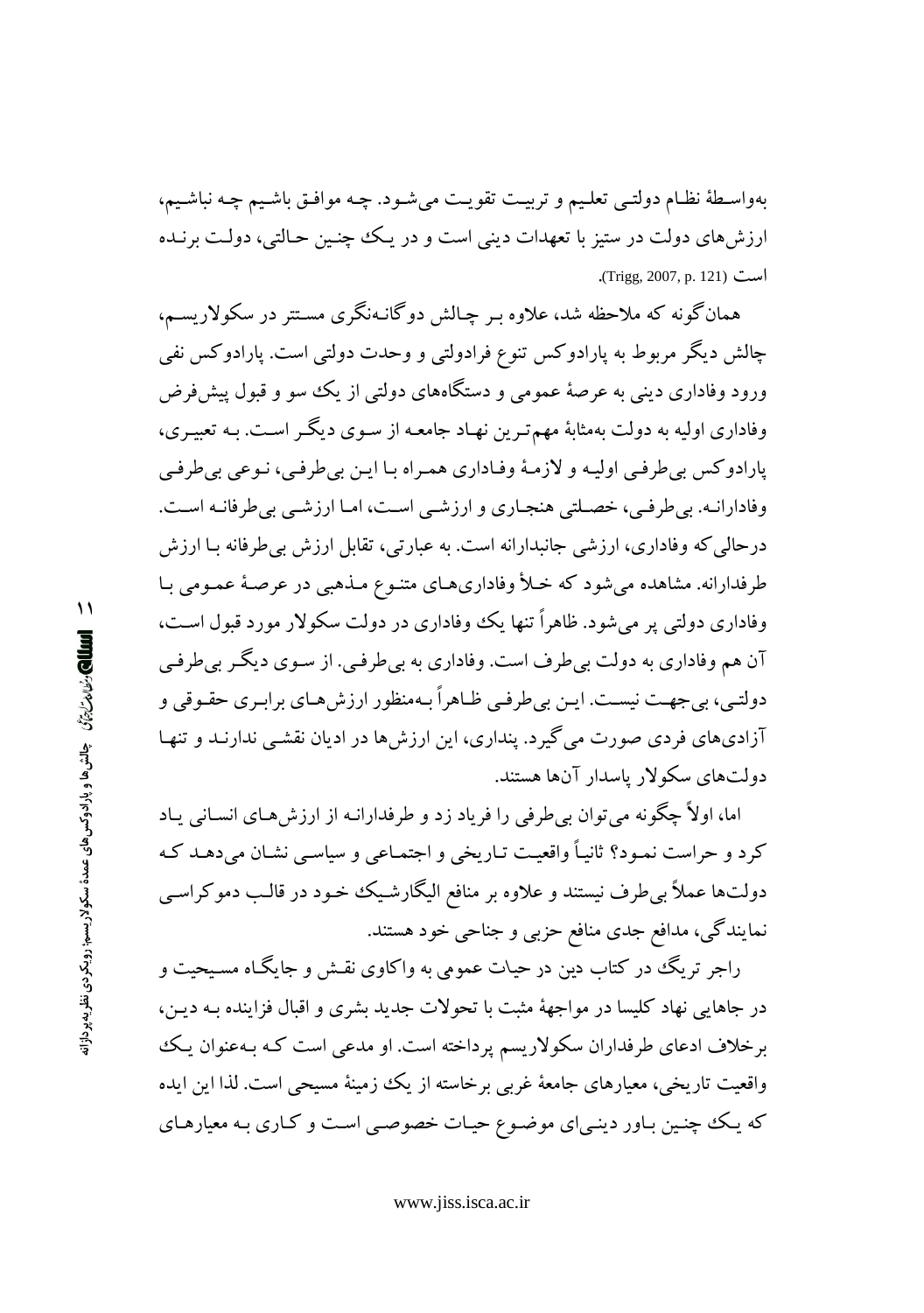عمومي يک جامعه ندارد، با اين پرسش روبـهرو مي شـود کـه اگـر احتـرام بـه باورهـاي مختلف و آزادی فردی نیاز به تربیت عمومی دارد و با این فرض که دیدگاههای مذهبی در شکل گیری آن نقش داشتهاند، چگونه پدون حمایت آشکار آنها می تواننید دوام بیاورند؟ برای مثال، اگر دین به نام برابری و احتـرام بـه دیگـران از عرصـهٔ عمـومی کنار زده شود، ما همگی با این پرسش روبـهرو خـواهیم شـد کـه چـرا مـردم بایـد برابـر اشند؟ (Trigg, 2007, pp. 47-48).

تریگ در پاسخ به این سؤال که آیا باور به آزادی، الزاماً مستلزم طرد دین در حیـات عمومی است و آیا منزلت یکسان همگـان ذیـل قـانون، بـه ایـن معناسـت کـه سـنتهای دیرینه باید دگرگون شوند، اظهار میدارد که در واقع، قانون انگلیس محصول آن سـنت بوده است؛ لذا اگر ریشههای احترام به آزادی و ارزشمندی مدارا بهواسطهٔ سنت مسیحی تغذیه شده است، طبعاً طرد آن سنت از نفوذ عمومی میتواند این گیـاه را نـابود کنـد. او در مواجهه با طرفداران قلمرو عمومي سکولار و بي طرفي ديني قانون به بهانهٔ جلـوگيري از تحمیل به سایر شهروندان اظهار میدارد، اگر قانون باید نسبت به دین بی تفاوت باشد، نمي تواند دربارهٔ اهميت اين اهداف [آزاد و برابربودن انسـانهـا] و امكـان توجيـه آنهـا بي تفاوت باشد. اين ايدهها از كجا نشئت گرفتهاند؟ چه چيـزي در مـو رد انســانها وجـود دارد که آزاد و برابربودن آنها را موجه میسازد؟ مسیحیت، نیروی قـدرتمنـدی بـرای ایـن اصـول اسـت. بـاور بـه ارادهٔ آزاد بهمثابـهٔ بنیـان آرمـانی اختیـار سیاسـی، بـا بـاور بـه یکسان و دن همه در نگاه خدا، بهروشنب سازگار بوده است.

او در پاسخ به این پرسش اساسی که چرا باید آزادی، مورد احترام و برابری انسـانی، ارزشمند باشد؟ مدعی است که این پرسشها پاسخی آماده در زمینهٔ دینی دارند؛ «چـون خدا ما را برابر خلق كرده است، به يكسان مراقب ماست و به ما ارادهٔ آزاد براي انتخاب هاي معقول اعطا كرده است» (Trigg, 2007, pp. 48-51).

باور به برابری انسـانی، بـه تعـابیر مختلـف در اسـلام نیـز تصـر یح شـده اسـت؛ اینکـه «گرامیترین شما نزد خدا، پرهیزگارترین شماست» (حجرات، ۱۳)؛ اینکه «میـان کـلان و نازک انـدام و گـران و سـبک و نيرومنـد و نـاتوان، در آفـرينش جـز هماننـدي نيسـت»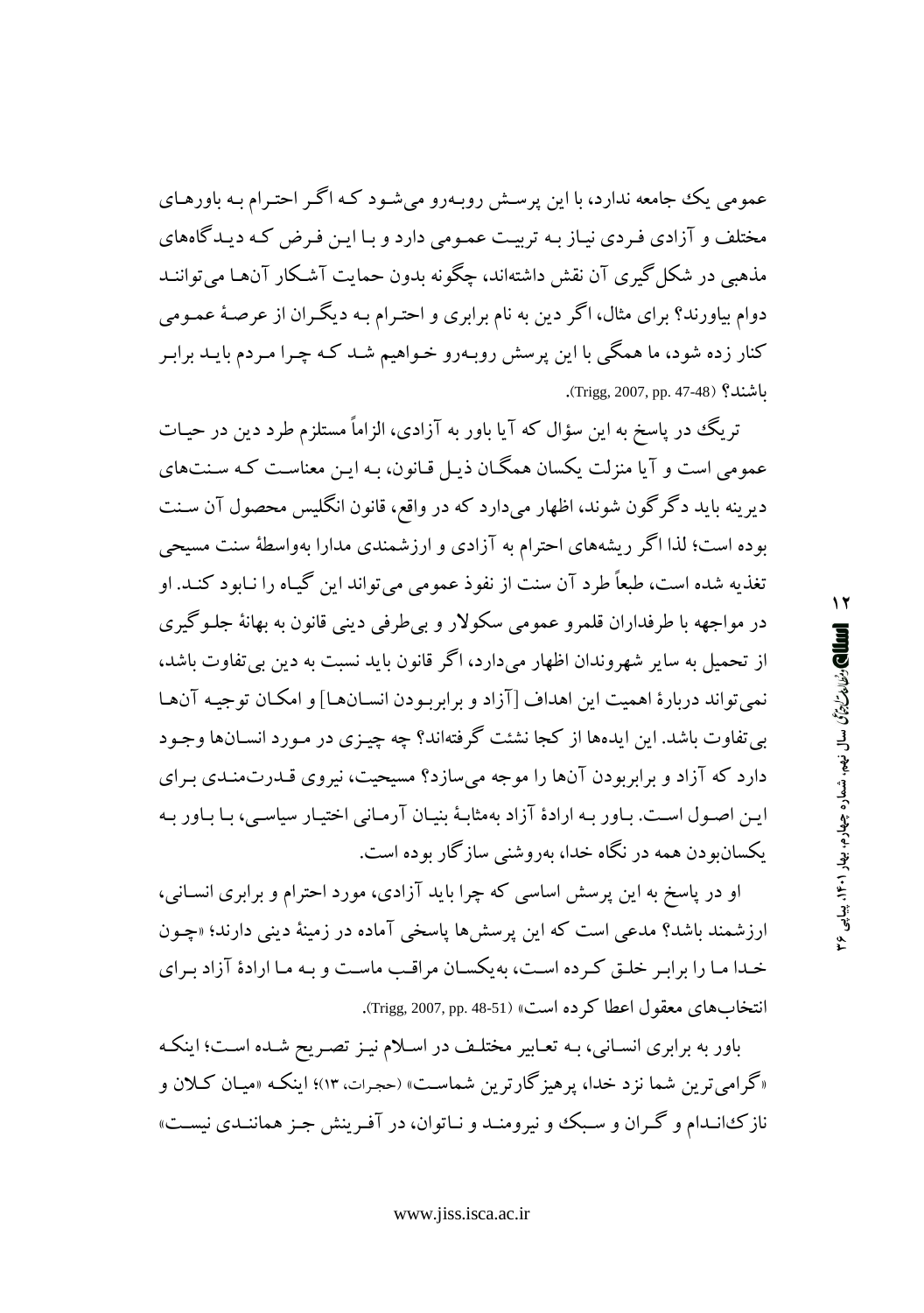(نهجالبلاغه، خ ۱۸۵)؛ اینکه «انسانها به دو دسته تقسیم میشوند، برادران دین<sub>ی</sub> و همانندی در آفر ينش» (نهجالبلاغه، ن ۵۳).

در نقد کسانی که مبنای حقوق انسانی را قرارداد میداننـد، ایـن پرسـش بـهجا طـرح می شود که اگر قراردادها آنها را ایجاد می کنند، چرا پاید در مورد کسانی نیز کیاربرد داشته باشند که سهمی در قرارداد نداشتهاند؟ چه چیزی یک چنبین قـراردادی را توجیـه مي كنـد؟ عموميـت، كـه بـه نظـر مي آيـد جـدا از ايـدۀ حقـوق بشـر نيسـت، ديـدگاهي متافیزیکی پیشنهاد می کند که تمام انسانها را دربرگیرد. این ایده که تمام ما از نگاه خدا که ما را خلق کرده است، برابر هستیم. از منظر خدا، تمام تفاوتهای رتبهای، موقعیت اجتماعی و غیره نامربوطاند. تمام ما فرزندان خدا هستیم (افروغ، ۱۳۹۸، ص ۵۲).

اين عبارت يادآور اين آموزهٔ اسلامي است كه «الناس عيال الله و أحبهم إليـه أنفعهـم إليهم» (نهجالفصاحه، ح ٣١٥)؛ همهٔ بشر عضو خانوادهٔ خدا هستند و خداوند متعال، سرپرست این خانواده است. بهعلاوه، بسیاری از جنبش هـای نـاظر بـه حقـوق مـدنی و شـهروندی متأثر و ملهم از باورهای دینی و عشق خدا به همگان بوده است.

بههرحال، پافشاری بر این نکته که در پرتو اصل برابری که ناشی از دین بـوده اسـت، دولت باید از دین جدا باشد، در تضاد است. حتی می تواند بنیانی که بـر آن اسـتوار شـده است را نـابود كنـد. حقـوق، نمى تواننـد در خـلأ، مـورد حمايـت و توجيـه قـرار گيرنـد. بی طرفی مطلق دولت، مستلزم بی تفاوتی در برابر احترام به حقوق است. دولتبی کـه هـیچ باوری را برنمیتابد و به آن گرایش ندارد، نمیتواند مدافع آزادی و تحمل دیگران هـم باشد. به تعبیر تریگ، طرد عمدی دین از عرصهٔ عمومی و سیاست به همان میزان تحمیل يک دين دولتي، اقتدار گرايانه خواهد بو د (52-52 .Trigg, 2007, pp.).

عـلاوه بـر چـالش ثنويـت گرايي مسـتتر در سكولاريسـم و يـارادوكس وفـاداري و بی طرفی و برخورد دوگانه با آزادی مـذهب و دلالتهـای آن در سکولاریسـم و فقـدان مباني توجيهي و تاريخي توجه به ارزشهاي آزادي و برابري در آن، مي توان بـه چـالش بي تبو جهي بـه رابطـهٔ مفهـومي خـدا و انســان و حــق و قابليتهــاي او بهمثابـهٔ مبنــاي توجیه پذیری حقـوق انسـانی اشـاره کـرد. اینکـه ارزش هـای آزادی و برابـری و درکـل،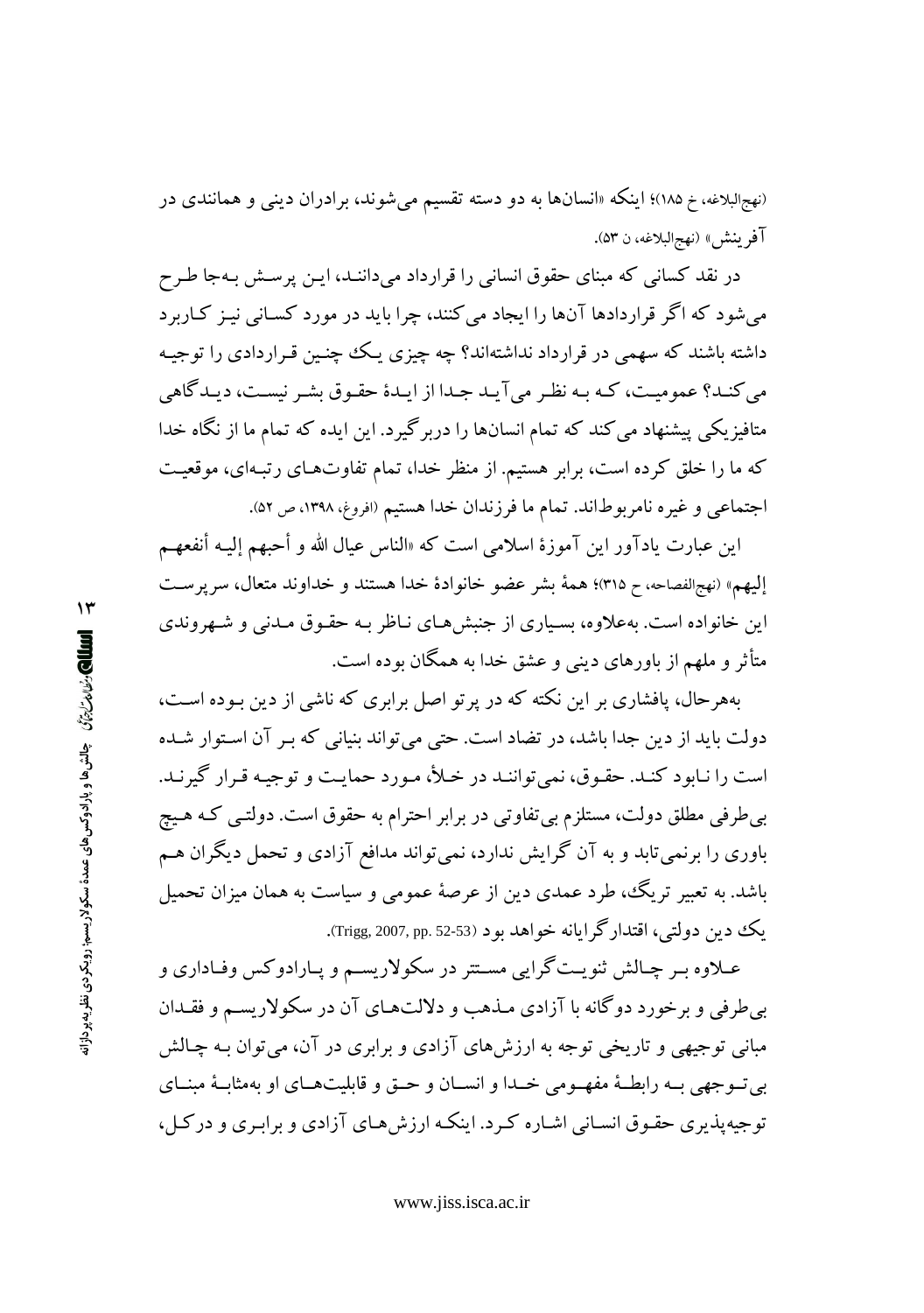حقوق انسانی بدون ذات و قابلیت انسانی توجیهپذیر نمیشود و قابلیت و ذات انسانی نیـز بدون خدای قابلیتساز قابل توجیه نخواهد بود.

در ادامه، ذیل ادعای عام سکولاریسم مبنی بر جدایی سیاست از اخلاق و بـا فـرض مشتمل بودن اخلاق بر وجوه مثبت و منفى و توجه به مراتب مختلـف اخـلاق، سياسـت و سیاست اخلاقی مدعی می شویم که هیچ نظامی در عالم سکولار نبـوده و نیسـت و لکـن مراتب غير سكولاريو دن آن متفاوت است.

#### ٢. بُعد اخلاقي سكولاريسم

همانگونه که در وجه دینی سکولاریسم مشاهده شد، دولتهای سکولار عمـلاً تعهـد و وفاداری اخلاقی مثبت و دینی غیر دولتی را مانع وفاداری دولتی میدانند. نزد آنان تنها وفـاداري بـه دولـت و سياسـتهاي آن مي توانــد بسترســاز آزادي، برابـري و حقــوق شهروندی باشد و این وفاداری نیز باید بـا ممانعـت از ورود و نفـوذ سـایر وفاداریهـا بـه عرصهٔ عمومی و سیاسی، همراه با اهرمهای تحمیلیی تعریفشده و تعریفنشده باشد. یکمی از این وفاداریهای مانع برای سیاستهای دولتبی و یا وفاداریهای دولتبی، وفاداریها، تعهدات و تکالیف اخلاقی است. با همان توجیهات و زمینهسـازیهایی کـه جدایی دین از سیاست القا می شود، جدایی اخلاق از سیاست نیز القـا می شـود. تعهـدات اخلاقی همانقدر مانع نفوذ سیاستها و وفاداریهای دولتی است کـه تعهـدات دینـی؛ و اگر جدایی دین از سیاست بیانگر نوعی رویکرد دوگانهنگری است، جـدایی اخـلاق از سیاست نیز معرف نوعی دوگانهنگری است. نیز بـه یـاد داشـته باشـیـم کـه نسـبت دیـن و اخلاق، يك نسبت عموم و خصوص مطلق است. به اين معنا كه دين، بهويژه دين اسلام، شـامل مجموعـهاي از عقايـد، اخلاقيـات و احكـام و فرهنـگ دينـي در قالـب باورهـا و ارزش ها، هنجارها و نمادها، آیین ها و مناسک است. بنابراین، نگاه سـکولارها بـه امتـزاج دین و سیاست، در بخش اخلاقیات شامل احکام اخلاقی به معنای عـام آن نیـز می،باشـد. اگر عملاً و مفهوماً و بهلحاظ تاریخی جدایی دین از سیاست امکان،ایذیر است، جـدایی اخلاق از سیاست نیز امکانناپذیر است.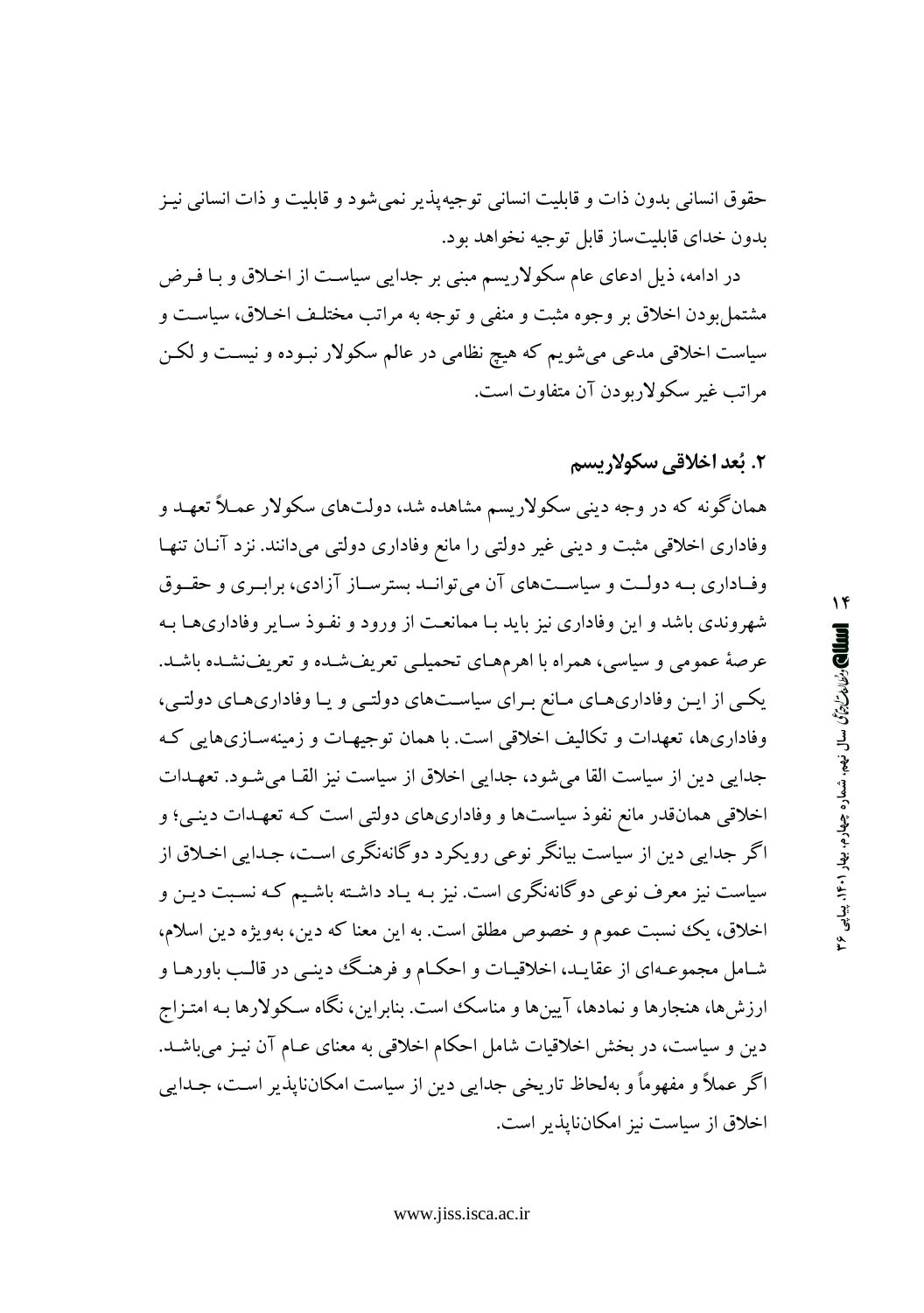با فرض بر اینکه اخلاق شامل وجوه مثبت و منفـی و خـوب و بـد و درکـل، صـفات يسنديده و نايسنديده، ارزش هـا و ضـد ارزش هـا، مطلوبهـا و نامطلوبهـا، زيبايي هـا، زشتی ها، بایستهها و نبایستهها باشد، ادعای جدایی اخلاق از سیاست، ادعـایی ناموجـه و بی مورد است. اگر بهمنظور حفظ ارزش های مثبت و بهاصطلاح کـانتی احکـام اخلاقـی مطلـق، از ورود اخــلاق بــه سياســت اقتضــايي، مشــروط، نســبي و متغيــر كــه بعضــاً يــاي مصلحت، دروغ، نيرنگ، نفاق و دورويي، تملق، عوامفريبي و شكاف بين ظـاهر و بـاطن را به میان می کشد، جلوگیری به عمل می آیـد، بایـد توجـه داشـت کـه دروغ، نیرنـگ و نفاق همانقدر اخلاقی است که صداقت، اقناع و همخوانی قول و عمل. هـر دو احکـامی هنجاري با جهات مختلفاند. همانقدر وظيفه گرايي و توجه بـه اصـول انسـاني، اخلاقـي است که بیتوجهی به این اصول و بهاصطلاح اباحه گرایی. اباحه گرایی نیز فعلی اخلاقبی است، اما در معنای مذموم و منفی آن.

لذا با فرض یکپارچگی حیات انسـانی، اعـم از فـردی و اجتمـاعی و سیاسـی، فـرض زیستن اخلاقی مثبت و متعـالی در عرصـهٔ فـردی و فاصـلهگیری آن از حیـات سیاســ و اجتماعي به نام مراقبت از حيات فردي و خصوصي، اگرچه ممكن اما ناپايـدار و ناموجـه است. آدمی هممواره به دنبال تحقق دلالتهای متنوع اندیشهها و حالات و ملکات درونی خویش است و اگر در این میان شکافی مشاهده می شود، یا به دلیل نـاتوانی افـراد در تحقق عینی دلالتهای اخلاقی خود است یا به سبب بی تـوجهی آنـان بـه اسـتلزامات رفتاری اندیشهای و ارزشی یا ناامیدی و یـا مقـولاتی از قبیـل مصـلحت، منفعـت و تـرس است. اما اگر سیاست و رفتار حکمرانان، ناشایسته باشد و آدمی نیز نه به دلیـل ناآگـاهی، ناتواني، نااميدي، مصلحت، ترس و امثال آن، بلكه به دليـل پــذيرش قلبـي تمكـين كـرده باشد، در اینجا نیز می توان مدعی نـوعی یکیـارچگی بـود، امـا یکیـارچگی|ی در جهـت اخلاقیات منفی، نه مثبت. در اینجا نیز نوعی همنوایی و رابطهٔ نظاممند میان وجه فـردی و وجه سیاسی و اجتماعی وجود دارد، اما اینکـه ایـن یکیـارچگی تـا چـه حـد دوام داشـته ىاشد، مقولەاي دېگر است.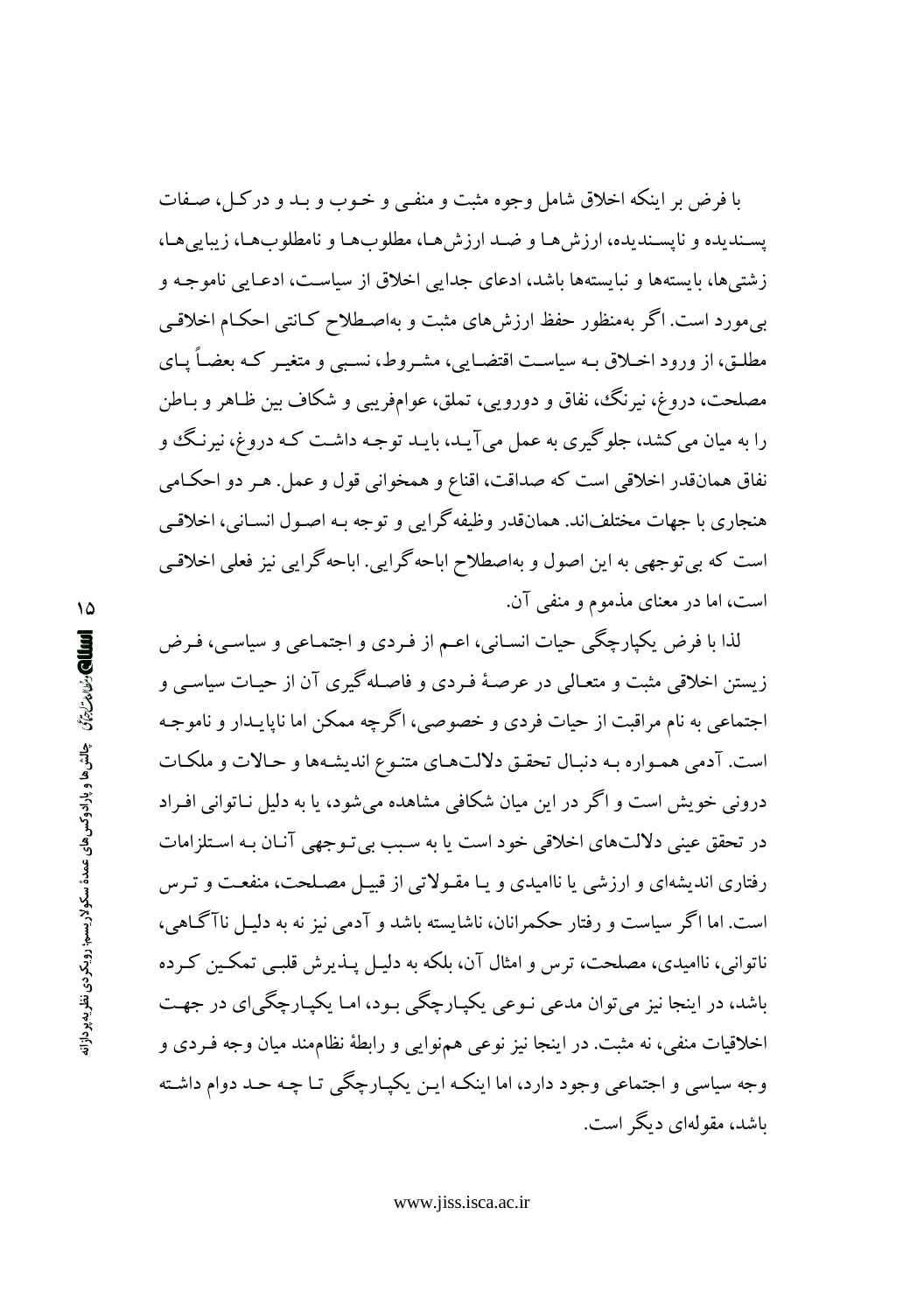قبل از ورود به مناقشـات رابطـهٔ اخـلاق و سیاسـت، نگــاهـی کوتـاه بـه مفهومشناسـی اخلاق یا فعل اخلاقی و سیاست یا فعل سیاسی معطوف بـه قــدرت، ضـروری می نمایــد. قطع نظر از رویکردهـای مختلـف و مطـرح در فلسـفهٔ اخـلاق، دو رویکـرد جـاری و تـا حدودي د قب وظيفه گرايانـه و فضـيلت گرايانه و بـا حق گرايانـه و خبر گرايانـه مي توانـد برای بحث ما دلالتآمیز باشد که به آن خواهیم پرداخت. هرچند برای هدف ما در ایـن گفتار، اشاره به وجه هنجاري و اختياري فعل اخلاقبي نـاظر بـه افعـال زيبـا و يسـنديده و زشت و ناپسند از نظر عقل و شرع که می تواند درنهایت، به درستی و نادرستی و حقـایق وجو دی پر گردد، کفایت مے کند.

#### 2-1. رويكرد وظيفه گرا به اخلاق

بر پایهٔ رویکرد وظیفهگرایانه که میتوان کانت را از پیشتازان اصلی آن دانست ک البتــه ريشــههايي نيــز در ســقراط و ســاير انديشــمندان دينــي و غيــره دارد، شــاخص اخلاقی بودن یک فعل، مستقل از غایات آن تعریف می شود. سقراط در محاورهٔ معـروف خود با کرایتون، بر ارجحیت عقیده و داوری خردمندان در امـوری ماننـد عـدل و ظلـم، زشت و زیبا و خـوب و بـد، برتـري خـوب و شـرافتمندانه زنـدگي كردن نسـبت بـه زندگی کردن (زندهبودن)، انجام کارها از سر آگاهی، مطلقبودن خطـا و مقیـدنکردنش به شرایط، دوریورزیدن انسان از کار ناصواب در هر شرایطی، پرهیز از مقابله با ظالم از راههای ظالمانه، وفای به عهد و خودداری از نقض پیمـان و لـزوم احتـرام بـه قـانون پـای میفشرد (96–84 Plato, 1969, pp. کانت نیز معتقد بود که هیچ تصویری از خیر، سـعادت و خوبي نبايد هدف فعل اخلاقي باشد و آنچه وظيفه، درست و اخلاقي است بـا خـرد فـرد اخلاقی که نیتی جـز انجـام وظیفـه نـدارد، قابـل تشـخیص اسـت (واعظـی، ۱۳۸۸، ص ۷۳). او مي كوشيد نظريهٔ اخلاقي خود را با تكيه بر مفـاهيمي چـون «امـر مطلـق»، «ارادهٔ نيـك» و «خودآييني» و «عقل بشرى» سامان بخشد.

در نظر او، امر مطلق یا قضیهٔ ترکیبے پیشینے عقبل عملے، عملے ارادی است کـه مشروط و وابسته به فعل و جهت دیگر نباشد و بهخودی خـود مطلـوب باشـد، هرچنـد بـه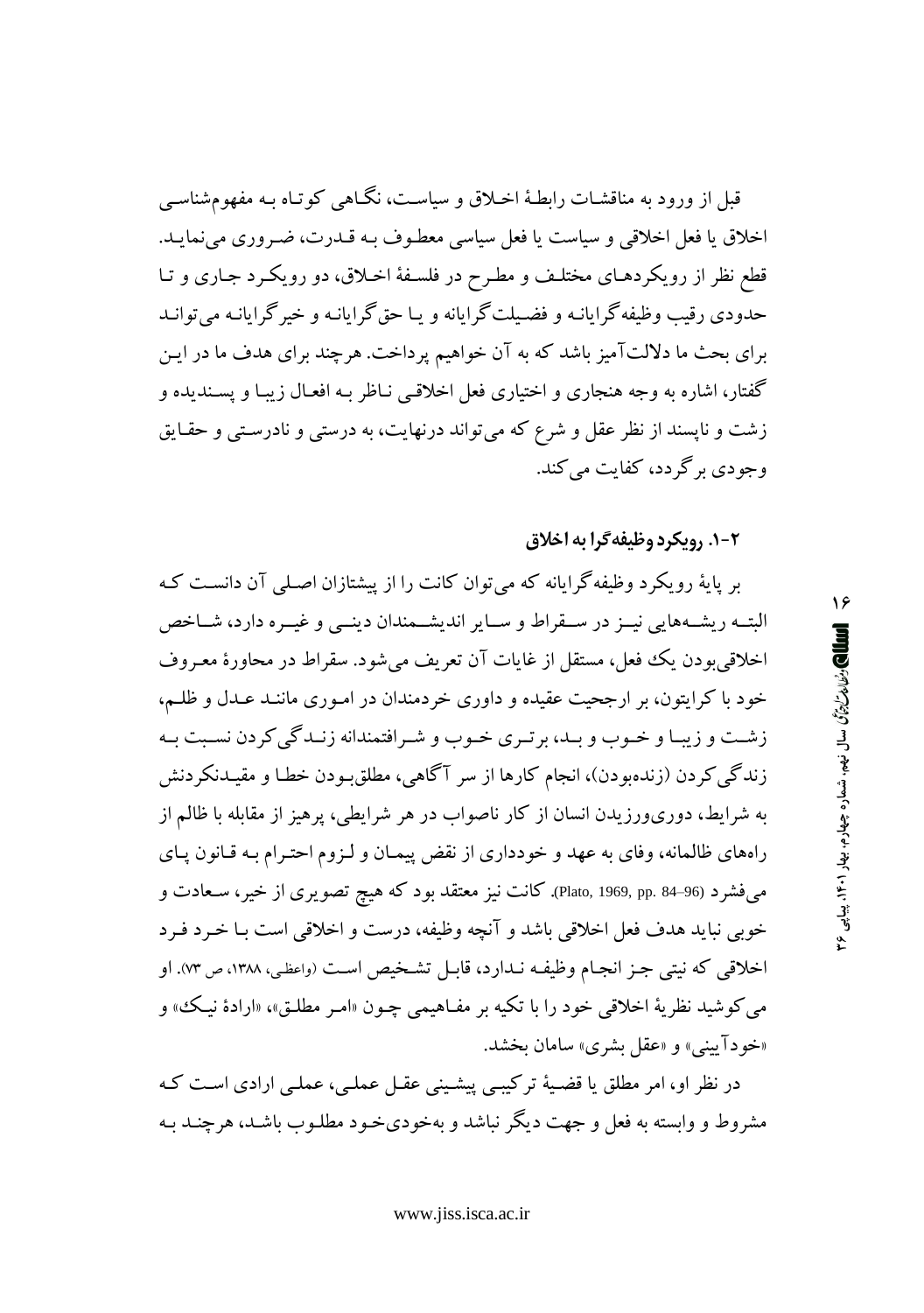ضرر فاعل و عامل آن تمام شـود. نظریـهٔ وی ذیـل اصـل گرایبی یـا قانون.بـاوری اخلاقـبی تعريف مي شود. بر پايهٔ قانونباوري اخلاقي، حسن و قبح اعمال، تنها با قواعد، اصـول پـا فرمانها تعیین میشود. فعل ارادی تابع ضابطه و دستور است، امـا تنهـا دسـتورهایی کـه تحت ضابطهٔ امر مطلق قرار گیرند، به اخلاقی بودن متصف می شوند. ویژگی اصل قـانون عملی مورد نظر کانت نیز، ضروری و عمومی بودن است (واعظی، ۱۳۸۸، ص ۱۸۱). او بـه سـه صورتِ امر مطلق در اخلاق اشاره مي كند:

١. به گونهاي عمل كن كه بخواهي آن عمل قانون طبيعت شود؛ يعنـي بخـواهي همـه چنین عمل کنند.

۲. طوری عمل کن که انسان، خواه شخص خودت، خواه دیگران را همـواره غایـت بدانی و هرگز وسیلهٔ محض به شمار نیاوری (اصل انسانیت).

۳. همیشه چنان عمل کن کـه گـویی تـو از طریـق قـوانین خـرد، عضـوی از اعضـای قانونگذار در قلمرو غايات هستي (هولمز، ۱۳۸۲، ص ۲۴۳).

منظور کانت از ارادهٔ نیک نیز انجام فعل اخلاقی از سر نیـت یـا تکلیـف اسـت. ارادهٔ آدمی و تصمیم او به انجام یک کار، زمانی به اخلاقی بودن متصـف می شـود کـه تنهـا بـا نیت انجام وظیفه صورت گیرد و هیچ غایت، سود و میل دیگری آن را همراهی نکند. از نظر او، تنها یک خیر ذاتی وجود دارد و آن ارادهٔ نیک است. یگانه چیزی کـه بـی هـیچ قید و شرطی خیر است، ارادهٔ خیر است. خدا نیز بهسـبب داشـتن ارادهٔ نیـک، خیـر اسـت (واعظے ،، ۱۳۸۸، ص ۱۹۲).

منظور کانت از مفهـوم خـودآیینی نیـز، عمـل بـر پایـهٔ موجـودی عقلانـی، متعقـل و خودبنیاد است. از نظر او، اخلاقی بودن ایجاب می کند کـه به گونـهای عمـل کنـیم کـه از موجوداتی متعقل انتظار میرود. به یک معنا، کردار اخلاقی، کردار عقلانی است.

نز د کانت، تنها تکیه گاه مطلق در امر اخلاقی، قواعد عقلانی بینیاز از وحیی و ارادهٔ خداوندي است. وي به دليل نگر ش خودآييني اش، قواعـد و افعـال اخلاقـي را بي نيـاز از هر گونه وجود و خيري، ولو خير اعلي مي داند. از نظر او، حتى خداوند بهمنزلـۀ وجـودي بیرون از دنیای انسانی ما دارای خیر ذاتی و مطلق نیست.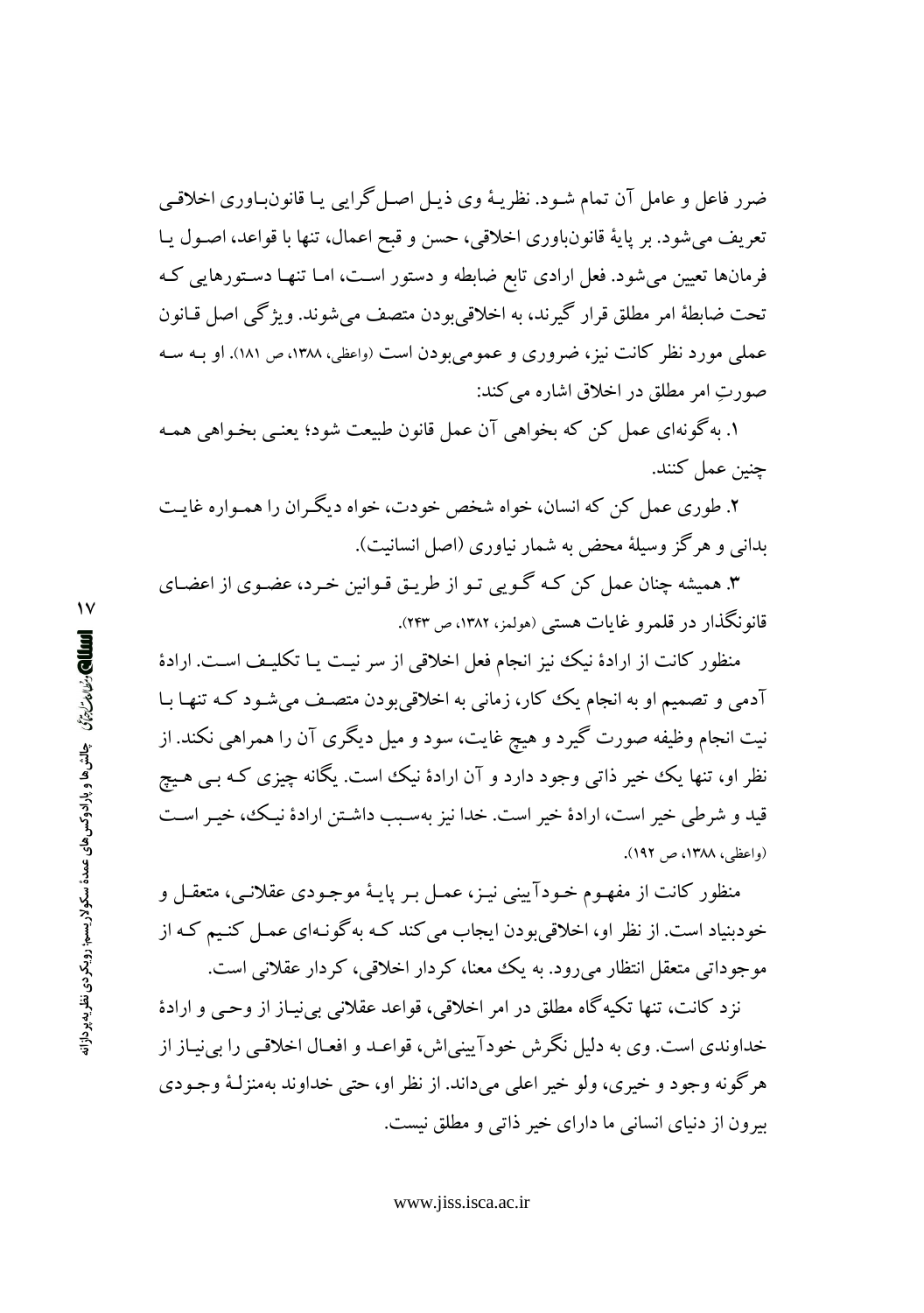#### 2-2. رویکرد غایت گرا به اخلاق

رویکرد غایتگرایانه در مجموع می کوشد تا اخلاق را ذیل بنیاد و غـایتی، توجیـه و تفسیر کند. قطع نظر از غایت گراییهای سودگرایانه و کاسب کارانه و البتـه بـدون مبنـای هستي شناختي موجه، كه ارسطو نيز با انتساب «شهر سالم» او به «شهر خوكها» از سـوى گلاکون از آن مبرا نیست، بسیاری از حکیمان یونـانی و مسـلمان، اخـلاق را ذیـل مبنـا و وجـودي مطلــق و غــايي تعريــف مي كننــد و بــدين وســيله، بــه ســؤال هستي شــناختي و غايتشناختي آن پاسخ ميدهند. برخي از انديشمندان اسلامي، مفـاهيم اخلاقـي را جـزء مفاهيم فلسفى و معقولات ثاني مىدانند كه هرچند برابـر عينــي و خــارجي ندارنــد، منشـأ انتزاع آنها در خارج موجود است. به عبارت دیگر، مفـاهیم اخلاقـی، عروضـی ذاتـی و اتصافی خارجی دارند (مصباح یزدی، ۱۳۸۰، ص ۶۱).

غايت گراياني چون افلاطون و ارسطو كوشيدهاند تا فعل اخلاقي را ذيـل يـك اصـل هستی شناختی و یک اصل غایتشناختی توجیه و تفسیر کنند. افلاطون خوبی یـا خیـر را بهمثابهٔ غایت افعال، موضوعی انتزاعبی، فرازمـانی و فرامکـانی و بـا اهمیـت میدانـد. وی میان امر خوب و خوبی تفاوت قائل است و فیلسوفان را قادر به تمییـز خـوبی از خوبهـا میداند و جستجوی صورتهای خوب را وظیفهٔ فیلسوفان به شمار میآورد. بـه تعبیـری، تقريباً تمام آثار عمدهٔ افلاطون، وابسته به اين تمايز و مــديون آن اسـت (Graham, 2005). او مصرانه از ما میخواهد تـا ارزشهـای خـود را بـا عنایـت بـه حقیقـت بزرگءتـر صـور و ناقص بو دن جهان جسماني دگر گون کنيم.

از نظر افلاطون، بهترین خوبی آن است کـه هـم بـهخـودیخـود خـوب باشـد و هـم بهخاطر نتايجش مطلوب باشد. افلاطون استدلال مي كند كه عدالت را بايد در اين مقولـه جاي داد. عدالت را در قاموس افلاطون مي تـوان «اصـول و معتقـدات اخلاقـمي» ترجمـه کرد. از نظر او، عدالت جزیی از فضایل انسانی است. فضیلت نیز صفتی است که دارنـدهاش را مستحق خوب و دن می کنید. وی چهبار صیفت حکمت، شیجاعت، اعتبدال (عفت) و عدالت را در مجموع، سازندهٔ فضیلت انسانی و انسان واجد آنها را، به تمام معنـا خـوب مي داند (فاستر، ١٣٧۶، ج١، ص ۴۴). او تحقق فضايل اجتماعي، بهويژه فضيلت عـدالت و كمـال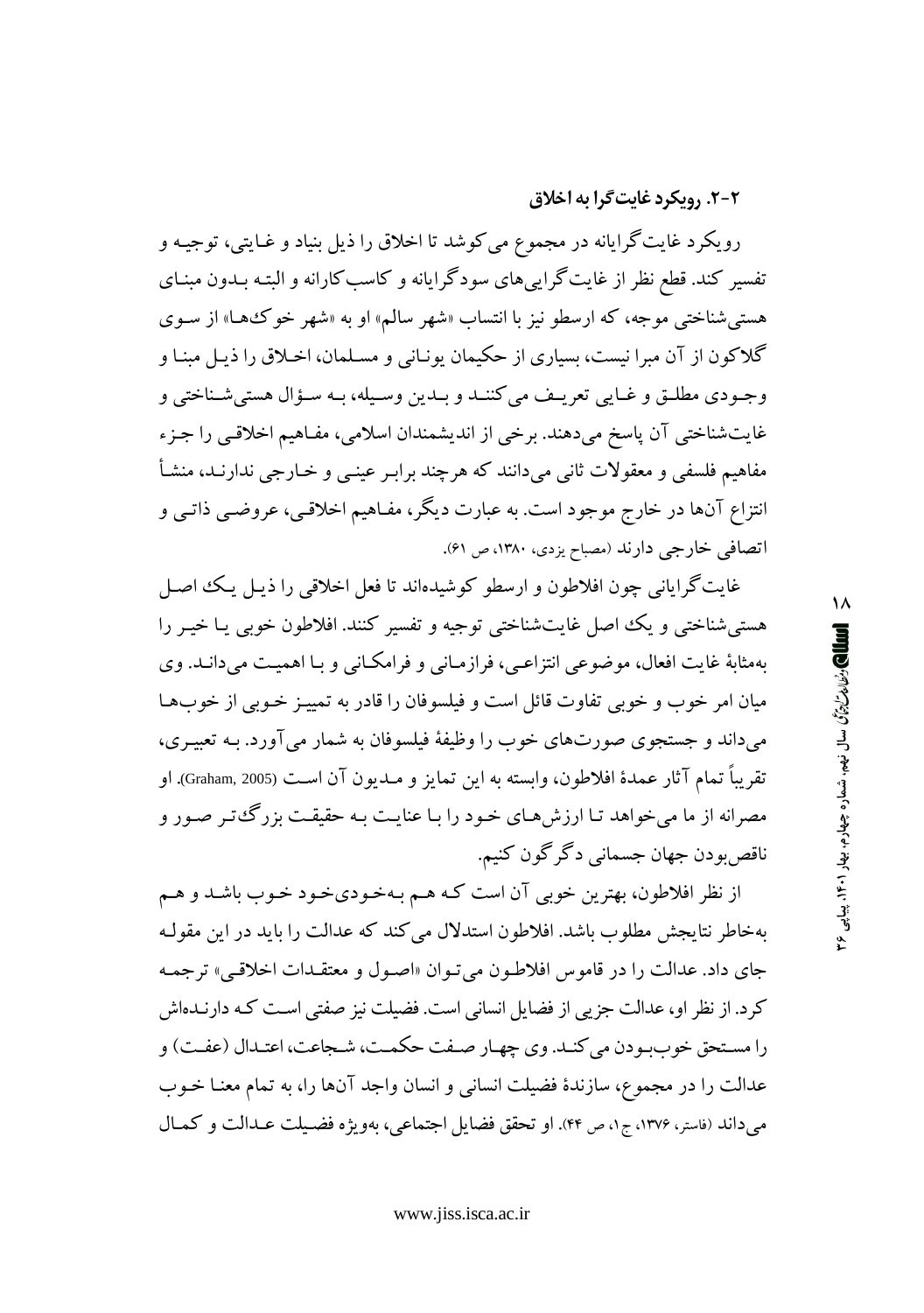روح آدمی را بدون رهنمود مثال خیر، ناممکن می داند (واعظی، ۱۳۸۰، ص ۱۱۴).

از نظر او شهر خوب، شهر عادل است. او با رویکر دی مجموعهنگر که بیانگر ارتباط حيات فـردي و اجتمـاعي اسـت، جامعـهٔ آرمـاني خـود را جامعـهاي واجـد ويژگي&ـاي حکمت، شجاعت، عفت و عدالت مے داند. تعریف عدالت بهمثابهٔ فضیلت شهر، بسترساز تعريف عدالت بهمثابة فضيلت انساني است. از نظر او، شهر عادل و انســان عــادل، هـر دو خـوب و امکان یـذیر اسـت. درنهایـت، می تـوان رویکـرد افلاطـون بـه عـدالت را جمـع وظیفه گرایی و غایت گرایی دانست؛ چون عدالت هم بهخودیخود مطلوب است و هـم اینکه انسان عادل، شادتر و سعادتمندتر است.

غايتنگر وظيفهانديش ديگر، ارسطو است. وي برخلاف افلاطـون، قائـل بـه ارتبـاط میان یک «خیر کلی» هستی شناختی و خیر عملی نیست و به تمایز این دو اصرار دارد، اما همانند افلاطون فعل اخلاقي را ذيل اصل هستي شناختي و غايتشناختي خاص معنـادار و استوار مي سازد. در فلسفهٔ ارسطو، چنين نيست كه ميان عالم ارزش ها و خوبي هـا و عـالـم واقعیتها و هستها فاصلهای پرنشدنی وجود داشته باشد. از نظر وی، خداوند که فعلیت صرف، محرک اول، محرک بدون تغییر و علت نخستین است، خیر اعلی و خوبی مطلق و محض نیز محسوب می شود (واعظی، ۱۳۸۰، ص ۱۱۰). از نظر او، اخبلاق برای ارتقای زندگی است و دایر مدار «عمل خوب» است. به تعبیـر ارسـطو و تـا حـدودي بـر خـلاف افلاطون، حکمت عملی، تنها با یادگیری قواعد عمومی به دست نمی آید، بلکـه بایـد آن را با عمل و کسب مهارتهای لازم ارادی، عـاطفی و اجتمـاعی بـه دسـت آورد. او در جستجوی بالاترین خیر به سه ویژگی اشاره می کند: بهخودیخود خوب باشـد، بـهخاطر خوبیهای دیگر مطلوب نباشد و تمام خوبیهای دیگر بـه خـاطر آن مطلـوب باشـند. از نظر ارسطو، نیک بختی و سعادت بهمثابهٔ خیر کامل و اعلی، غایت است و خودْ فی نفسه، خير و خوبي است. از نظر او، نيک بختي يا زندگي خوب، واجد هـر سـه ويژگـي اسـت. زندگی خوب مربوط به انجام چیزی است و عدالت، رأس فضایلی است که تحققبخش نىك يختى است.

از نظر ارسطو، عمدهترین بیان فضیلت اخلاقی، متضمن قدرت سیاسبی است؛ چـون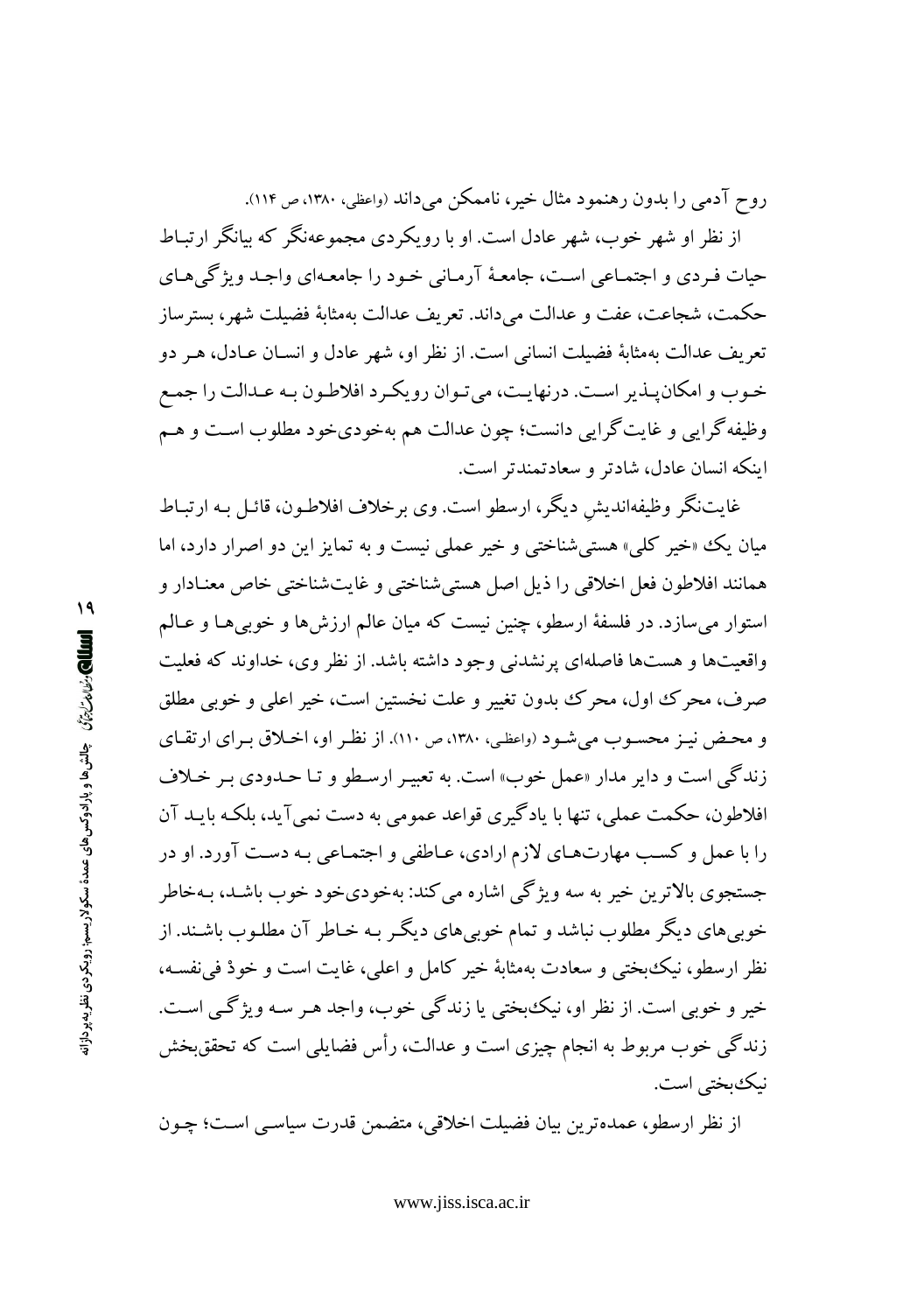رهبر سیاسی در موقعیتی قرار دارد که میتوانـد بـالاترین میـزان خـوبی را بـرای اجتمـاع انجام دهد. به پاور ارسطو، در حکمت عملی، خیر اعلی و بهترین خوبی پر دانش سیاست مترتب میشود؛ زیرا این دانش تعیین می کند که کـدام دانش هـا بایـد در جامعـه موجود باشد و هر طبقه از شهروندان، کدام دانش۱ را تا چه حد باید بیاموزد. از نظـر او، اگر هدف جامعهٔ سیاسی، سعادت و بهزیستی افـراد باشـد، همـهٔ سـازمانهای اجتمـاعی، وسایلی در راه رسیدن به این هدف خواهند بود. غایت همـهٔ دانش هـا و هنرهـا، نیکــی و خیر است و دانـش سیاسـي کـه از همـهٔ دانش۹مـاي دیگـر ارجمنـدتر ميباشـد، بـالاترين خیرات است. در سیاست، نیکی جز دادگری نیست که صـلاح عامـه بـدان وابسـته اسـت (اد سطو، ۱۳۸۶، ص ۱۳۲).

۲-۲-۱. فعل سیاسی یا قدرت

اما فعل سیاسے چیست و چه تفـاوت و اشـتراکی بـا فعـل اخلاقـی دارد و بـا کـدام رویکرد می توان بر افتراق یا اشتراک مطلق این دو پـای فشـرد؟ قـدر مسـلـم، بـا رویکـرد افلاطوني-ارسطويي و قراردادن هر دو ذيل حكمت عمليي و نگـرش مجموعـهاي آنــان، قطـع نظـر از جهــت ايــن مجموعــهنگري و ميــزان اختيــار و ارادهٔ انســاني، نميتــوان افتراق گرایی را دنبال کرد. اما آیا با رویکرد کانتی مبنبی بـر مطلـق و فی نفسـهبودن فعـل اخلاقی، میتوان فعل سیاسی را نیز تأویل نمود؟ قطع نظر از جهت فعل سیاسـی، چگونـه می توان ارادهٔ نیک و عمل از روی وظیفه را بر فعل ربطی سیاسی منطبق نمـود؟ در عـالـم اخلاق، فرد اخلاقی موظف است در هر شرایطی و با هر هزینهای، فعلی اخلاقی مرتکب شود، اما آیا در عالم سیاست، کنشگر سیاسی ما که می کوشد تا ارادهٔ خود را بر دیگری تحمیل کند، می تواند این کار را منهای پیامدها، نتایج و مسئولیتهایش انجام دهـد؟ امـر مطلق و وظیفه گرایی با منطق کانت، چه فواید عملی و ایجابی برای فعل سیاسی دارد؟

بهظاهر، کانت تنها میتواند به کنشگران سیاسی توصیه کنـد تـا آنهـا نیـز عمـل بـه تکلیف کنند و به فرمان عقل خـود گـوش دهنـد، در هـر شـرایطی صـادق باشـند، دروغ نگویند و به لوازم و نتایج آن گردن نهند. اینها درست، امـا نظـر کانـت در مـورد فعـل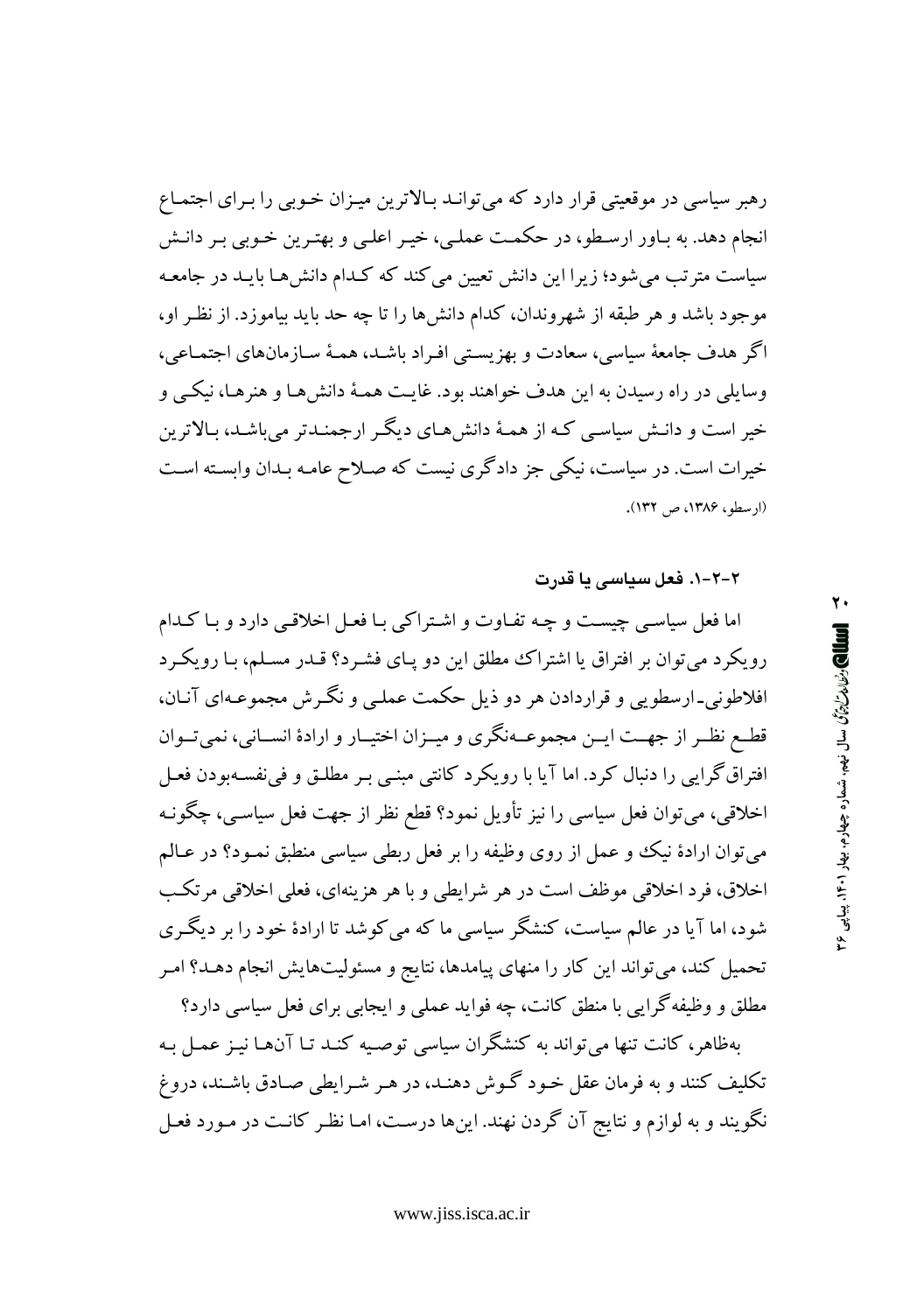ربطی قدرت چیست؟ حکم وی در مورد اِعمال قدرت چیست؟ اگر گفته شود کـه فعـل سیاسی ناظر به پذیرش مختار و آزادانهٔ اِعمـال قـدرت از سـوی اِعمال کننـده اسـت، ایـن سؤال پیش می آید که طبق قاعده، همواره باید اِعمال قدرتهایی را پذیرفت کـه مطـابق يا قاعدهٔ اخلاقي از نظر إعمال شـونده باشـد. اصـولاً جايگـاه إعمـال قـدرت، قطـع نظـر از آزادانه و غیر آزادانهاش، در اندیشهٔ کانت چگونه توجیه می شود؟ به عبارت دیگر، نفس اِعمال اراده چه جایگاهی در نظریهٔ اخلاقبی کانـت دارد؟ در نظـام خردگرایانـهٔ اخلاقـی كانت، چـه تكليفـي متوجـه إعمال كننـده و إعمال شـونده اسـت؟ امكـان در ك عقلانـي یکسان انسانها و فردیبودن فلسفهٔ سیاسی کانت و غفلت از بُعد نتیجهای افعال، کانت را از ارائهٔ یک یاسخ متقن و مستدل ناتوان می سازد. از نگاه فردگرایانه و احکام اخلاقبی او این گونه استنباط میشود که نظم اجتماعی و سیاسـی نیـز هماننـد نظـم اخلاقـی در گـرو توجه به این احکام از سوی افراد است. بر این اساس، جامعه همـان جمـع جبـری افـراد و قابل فروكاستن به آن است.

با توجه به هدفمند و جهتداربودن فعل سیاسی، نمی توان تفسیر فعل اخلاقبی کانت برای پیوند اخلاق و سیاست را پذیرفت، مگر آنکه تفسیر وظیفه گرایانهٔ کانت را با نوعی پیامدگرایی پیونـد بـزنیم. بـر ایـن اسـاس، بـه نظـر می رسـد در اندیشـهٔ کانـت، گونـهای جدایی میان فعل اخلاقی و فعل سیاسی قابل استنباط باشـد؛ چـون در غیـر ایـن صـورت، نگاه تکليف گرايانه و في نفسه هدفبودن قــدرت و حکومـت مي توانــد عواقـب مخربـي که یادآور نگرش ماکیاولیستی است داشته باشد. اما در صورت جدایی این دو، مشـروط به ابزاريديدن فعل سياسي و مشـمول نظـارت دانسـتن آن، تـا حـدودي واقعيـت مزبـور تلطیف می شود، اما کماکان ثنویت و جدایی عرصههای حیات انسانی و افعال مختلف را تداعی می کند.

په هرحال، حسب تعریف، اِعمال قدرت، چه در نگرش یک نُعدی و دو نُعدی و چـه در نگرش سه بُعدی (لوکس، ۱۳۹۳، صص ۴۶ـ۴۶)، برای دستیابی به هــدفی صــورت می گیــرد. حتی پذیرش اِعمال رأی دیگری نیز متوجه هدف و منظوری است. اگـر هـدف گرایی و نتیجه گرایی را همانند کانت نادیده بگیریم، این پرسش مطرح می شـود کـه ایـن اِعمـال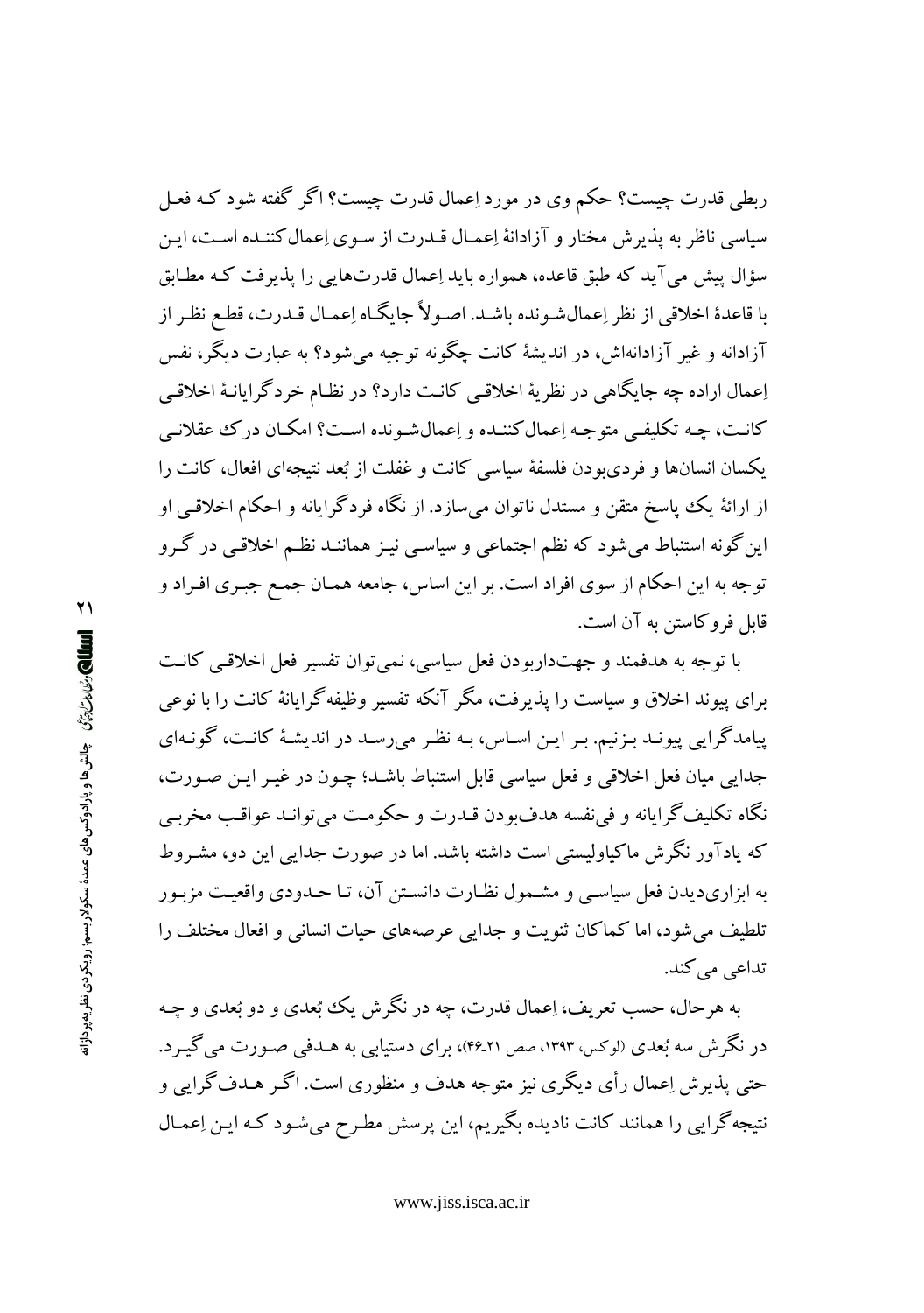قدرتها و پذیرشها، هرچند آزادانه، به چه منظوری صورت می گیرد؟ توضیح آنکه در نگرش یک بعدی و دو بعدی، یک تعریف اساسے از قـدرت بهمثابـهٔ مقولـهای ربطـی وجود دارد و آن اينكه «الف» بتواند بهرغم مقاومت «ب» باعث تغيير جريـان كـنش «ب» بشود که اگر «الف» اِعمال قدرت نمي کرد، «ب» کاري ديگر مي کرد. اين کيار ديگر با عنوان «واقعیت بدیل مربوط» شناخته شده است. تفاوت این دو نگرش، در توجه نگـرش دو بعدی قدرت به فقدان تصمیم گیری بهمثابهٔ شیوهای از اعمال قدرت یا اعتبـار قـدرت، مسائل بالقوه و ستیز قابلِ مشاهده غیرآشکار است. در نگرش سه بعـدی، تعریـف قــدرت تغییر می کند و بر پایهٔ منافع واقعی مردم، شرط عدم رضایت نیز از اعمال قـدرت حـذف مي شود. «الف» برخلاف منافع واقعيي «ب» و بـا وجـود رضـايت او نيـز مي توانـد اعمـال قدرت كند. يعني مي توان با وجود رضايت اعمال شونده و ستيز پنهان ردّ پاي اعمـال قدرت را دنبال کرد. در مجموع و حسب گونهشناسی قدرت، میتوان قـدرت را شـامل زور و اجبار، تهدید، نفوذ، اقتدار، اقناع و اغوا یا قدرت نامریبی دانست.

به نظر نگارنده که در ادامه روشنتر خواهد شد، بهترین پاسخ به سؤال رابطـهٔ اخـلاق و سیاست، مشابه دانستن این دو در یک سطح (اختیاریبودن) و دفاع از حیات یکپارچهٔ انسانی و متفاوتدیدن آنها در سطحی دیگر، هدف فی نفسه اخلاق و ارزش های متعالی بهرغم توجـه بـه ضـرورت هسـتي و غايتشـناختي آن (تقـدم ارزشـي) و مشـروط و وسيلهبودن افعال سياسي يا قدرت (تقدم رتبهاي) است.

#### ۲-۲-۲. رابطهٔ اخلاق و سیاست

به نظر می رسد نقطه عزیمت تمـام کسـانی کـه دغدغـهٔ رابطـهٔ اخـلاق و سیاسـت بـا رویکرد یکپارچه گرایی مثبت در مواجهه با یکپارچه گرایی منفی و یا گسست و تعـارض بین حیات فردی و حیات سیاسی۔اجتماعی را دارند، مواجهه با رویکرد ماکیـاولی مبتنـی بر توجیه وسیله بهواسطهٔ هدف باشد. از نظر ماکیاولی، واقعیت سیاست در سطح قـدرت دولتی نشان داده است که همه چیز برای حکمرانان و حفـظ جبـروت و شـکوه و جـلال حکومت مباح بوده است، پس چرا از این واقعیت، قاعدهای توصـیهای و تجـویزی بـرای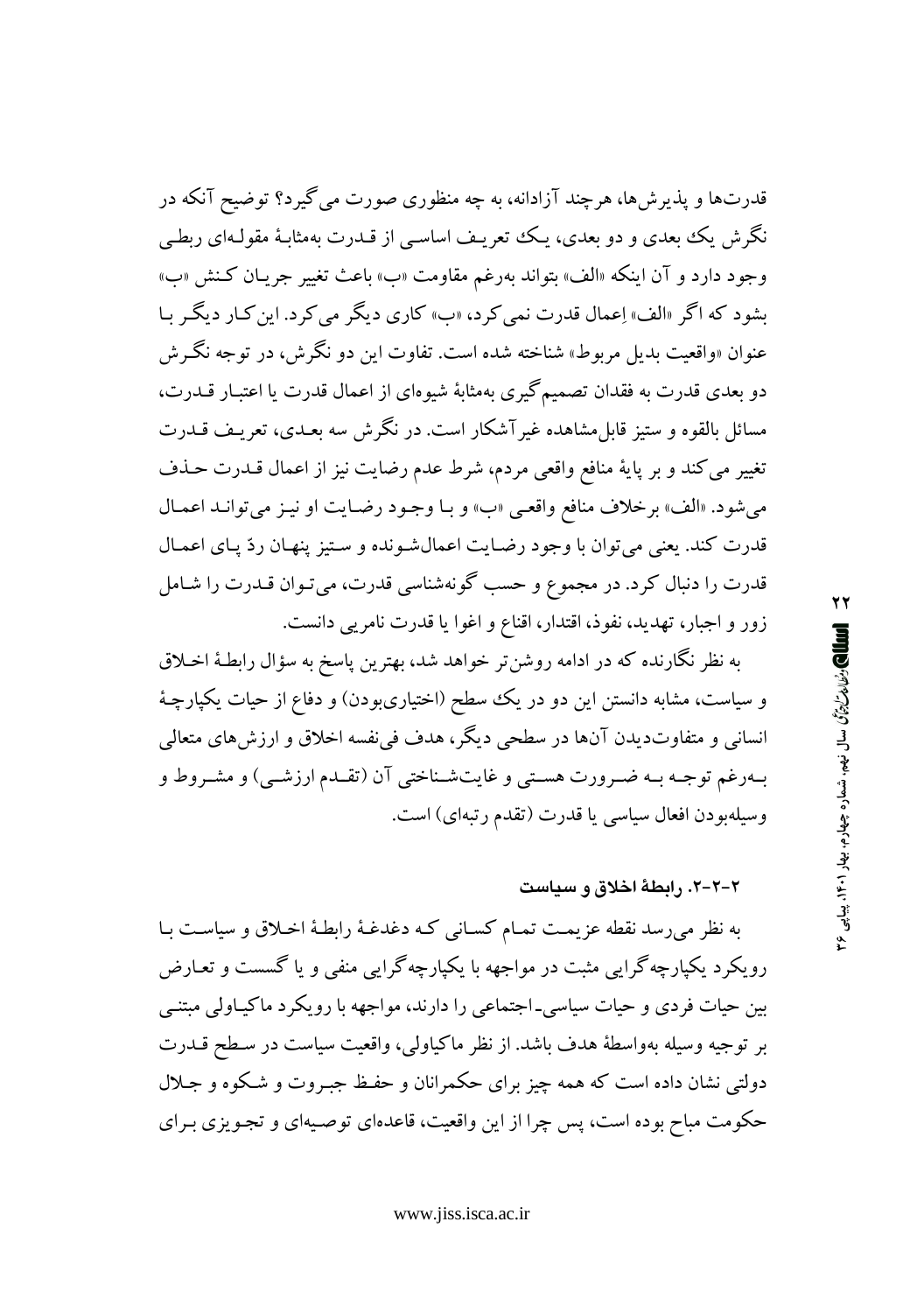حکومت اسـتخراج نشـود؟ چـرا بايـد بـا اخـلاق بهمثابـهٔ امـرى متافيز يکـال، متعـالى و فراجامعهای برخورد کرد؟ بیایید واقع بینانه با عـالم برخـورد کنـیم و اخـلاق را در همـین رذیلتها و تمایلات اجباری حیات دنیوی جستجو کنیم. آنچه در عمل برای حفظ قدرت یا دستیابی به قدرت بیشتر رایج بوده است، باید به قاعدهای برای سایر حکومتها ىدل شود. به تعبير ماكياولي:

هیچ لزومی ندارد پادشاه، تمـام صـفات پسـندیده را دارا باشـد، ولـی لازم اسـت چنین جلوه دهد که دارای این صفات است.... سلطانی که توانست سرزمینی را اشغال کرده و بـه ملـک خـود ضـمیمه کنـد، بایـد تمـام وابسـتگان سـلاطین آن سرزمین را از کودک و بزرگ قتل عام کند.... شهریار باید از خسّت و امسـاک پیر هیز د، اما نباید سخاو تمند باشید. سیخاوت، تنهیا بایید بیرای ظاهر نمیایی باشید وگرنه خزانه تهی می شود. سلطان، برای تظاهر به سـخاوت می توانـد بـا نیرنـگ، اموال ثروتمندان را تصاحب كرده و بذل و بخشش كنـد.... يادشـاه بايـد ييمـان خود را نگه دارد، ولي اگر ضروري ديد، آن را زير يـا بگـذارد. بـر ايـن اسـاس، سلطان باید برای جلـو گیری از اثـر بـدی کـه ممکـن اسـت بدعهـدیاش بـه جـا ىگذارد، ىبشتر بر فريب تكيه كند.... يادشـاه بايــد در عـين نمايانســاختن صـفات انسانی، صفات حیوانی را به کار اندازد، نه شیر باشد و نه روبـاه. هـم شـیر باشـد، هم روباه. چون شیر با شوکت و مقتدر باشد و چون روباه دامهـا را بسـنجد و راه گه بز مجو ید (ماکیاولی، ۱۳۸۰).

قصد ارزیابی کامل عبـارات ماکیـاولی را نـدارم کـه بـه تعبیـر لئـو اشـتراوس، اسـتاد چیر هدست کفر گویی و توهین به مقدسات است (اشتراوس، ۱۳۷۳، ص ۴۹)، تنهـا بـه یکــی دو عبارت از حضرت امیرِ ﷺ در باب وفای به عهد و مذمت نیرنگ اشاره می کنم. ایشان در نامهٔ معروف به مالک اشتر می نویسند:

و اگر با دشمنت پیمانی نهادی و در نامهٔ خود او را امان دادی، بـه عهـد خـویش وفا کن و آنچه را بر ذمه داری، ادا و خود را چون سپری برابر پیمانت بر پیا، چـه مردم بر هيچ چيز از واجبهاي خدا چون بزرگءشمردن وفـاي بـه عهـد سـخت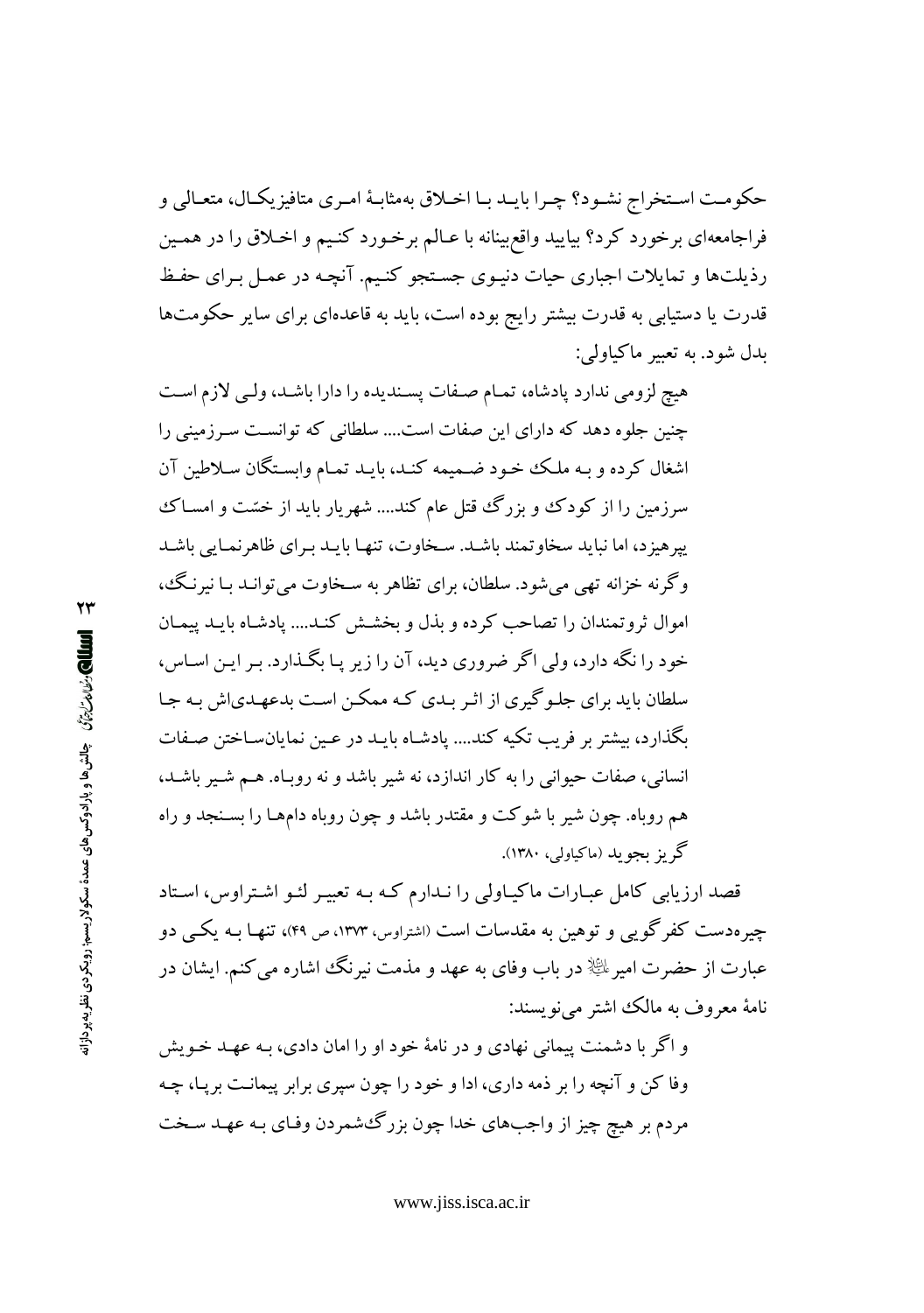سو گند به خدا ... اگـر نیرنـگ، نایسـند و ناشایسـته نبـود، مـن سیاسـتمدارترین مردم بودم. ولی هر نیرنگی گناه است و هـر گنـاهی یـک ننوع کیفـر اسـت. در قیامت، هـر غـدّار و مكـاري پـرچم خاصـي دارد كـه بـا آن شـناخته ميشـود (نهج البلاغه، خ ٢٠٠).

به هرحال، درست است که در بادی امر به نظر می رسد ماکیاولی به دلیل اباحهگرایی سیاسی اش بر جدایی اخلاق از سیاست اصرار می ورزد، امـا بـهطور قطـع، بـه دلیـل نـوع نگاهش به اخلاق و بناکردن آن بر بی|خلاقبی و بیعدالتبی و وابستهدانسـتن آن بـه خیـر عموم و بهطور خاص شکوه گرایی حکومتی، می توان او را یکی از پیشروان پیوند اخلاق منفی با سیاست دانست. پیوندی که در آن قدرت سیاسی، اصل و هـدف اسـت و فعـل اخلاقی مثبت، بهمثابهٔ امری تبعی، فرع است و ابزار. در ایـن نگـاه، جـای هـدف یـا فعـل مطلق اخلاق و وسیله یا فعل مشروط و ابزار سیاست جابهجا شده است. به نظر نمبی رسـد شواهدی در اختیار باشد که بتوان او را جزء دستهٔ سـوم پیونـد اخـلاق و سیاسـت، یعنـی تجزیه گرایان قرار داد. شاید اگر ماکیاولی، ساحت اخلاق را مبرا میدانست و از آن بهمثابهٔ لعابی برای توجیه و تطهیر سیاستهای حکومتی استفاده نمی کرد، می توانستیم او را جزء این دسته قـرار دهـیم. بـه هرحـال، در اندیشـهٔ ماکیـاولی، ظـاهراً عـالم سیاسـت و حکومت اقتضائاتی دارد که تنها باید به شـعار اخـلاق اکتفـا کـرد و از آن بـهعنوان ابـزار فریب استفاده کرد و در عمل، هر کاری را مباح دانست و همانگونه که اشاره شد، ایـن اباحه گرايبي نيز ترجماني از فعل اخلاقي، البته در حالت مذموم و منفـي آن اسـت (افروغ. ۱۳۹۰، ص ۴۱).

حال باید دید چگونه و بر اساس کدام تعریـف از فعـل اخلاقـی و فعـل سیاسـی و در چارچوب کدام نظریه می تـوان بـین اخـلاق و سیاسـت پیونـد برقـرار کـرد تـا هـم اسـیر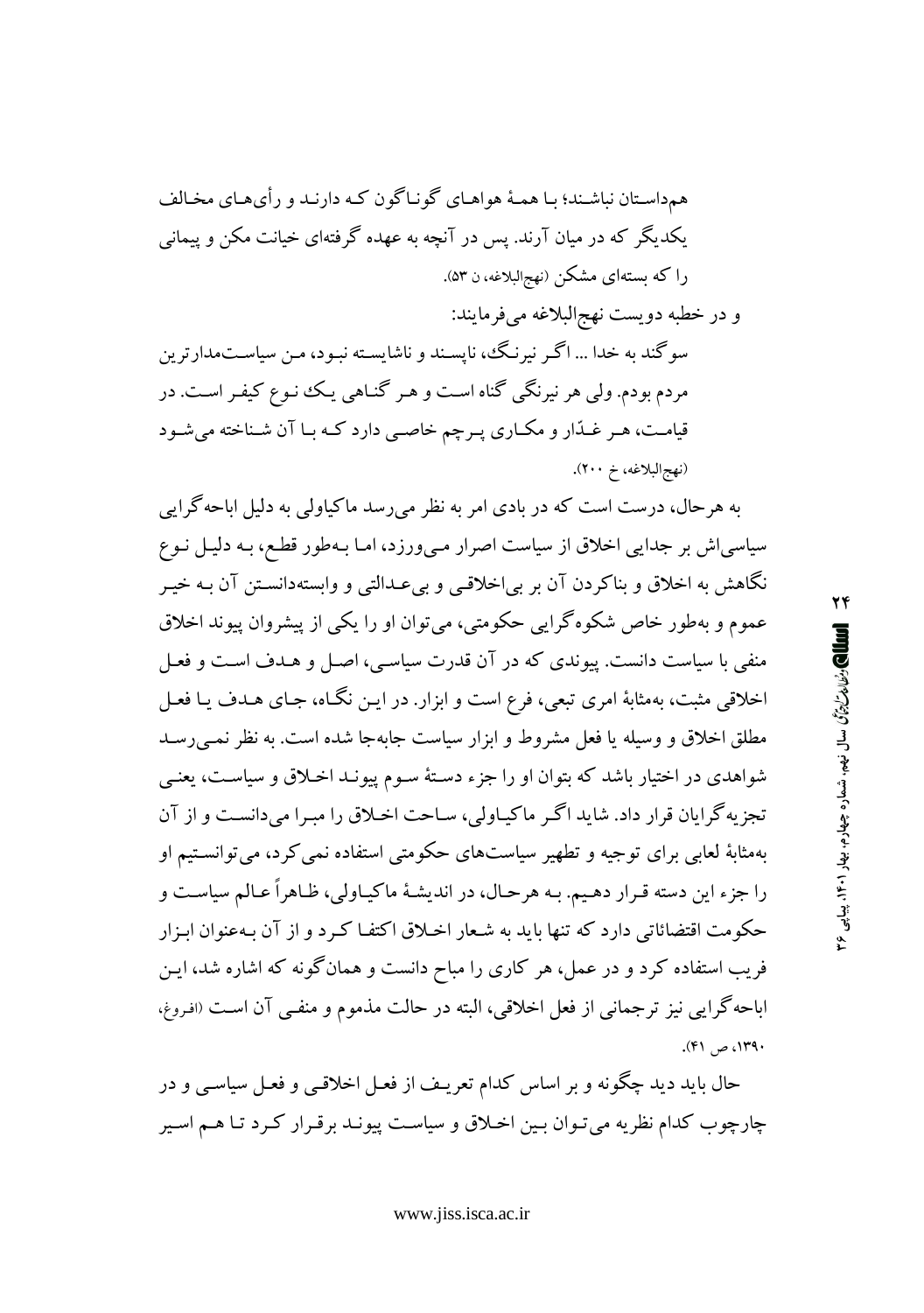اباحه گرایی ماکیاولیستی نشویم و رذیلتهای اخلاقی را با سیاست پیونـد نـزنیم و هـم بـا پیوند اخلاق مثبت با سیاست، گرفتار قیدویندهای منقبض تکلیف گرایانـهٔ اخلاقـی و نیـز سیاستهای جمع گرایانـه، تمامیتخواهانـه و سـخت گیرانه نشـویـم. قطـع نظـر از امكـان نایذیری نظری جدایی اخلاق از سیاست، باید به تعبیری از پیوند چنگ زد که هم حقوق انسانی برخاسته از نیازهای واقعی (فردی و اجتماعی) حفظ شود و هم از جایگاه مشروط و ابزاری و لغیره یا «برای چیزی» قـدرت ـ اصـلاح امـور، جلـوگیری از ظلـم و تعـدی و بر قراری امنیت، مقابله بـا دشـمن، اسـتقرار نظـامی عادلانـه، حـل مسـالمتآمیز و قـانونی اختلافات و تعارضها، برقراری عدالت کیفری و تحقق اصول قـانونی و غیـره ـ مراقبـت شود و هدف مطلوب تلقی نشود و هر کاری از سوی آن مبـاح نباشـد و در کـل، جهـت آن به سوی اهداف متعالی و اخلاقی مثبت باشد. اگـر بخـواهیم پیونـد منطقـی اخـلاق و سیاست برقرار باشد، تنها نبایـد بـه نگـرش مجموعـهای و یکپارچـه بـه حیـات اخلاقـی و سیاسبی اکتفـا کـرد، بلکـه ارزش گـذاریها و اولویتبخشـیها و تقـدم و تأخرهـا بایـد به گونهای باشد که در عمل و به نام پیوند اخلاق و سیاست، اخلاقیات و حقـوق انسـانی، قربانی سیاست و حفظ حکومت با هر وسیلهای و مقتضیات ناموجه آن نگـردد و گرگـی را که از در بیرون انداختهایم، از پنجره وارد نشود.

در مجموع، تکلیف گرایی کانت در اخلاق، با اغماض از بی توجهی او به خیر گرایـی و فضـيلتخواهي در اخــلاق، بــا توجــه بــه بســتر هستي شــناختي و غايت شــناختي افلاطوني ارسطويي و نگاه مجموعهنگر و معطـوف بـه حکمـت عملـي افعـال اخلاقـي و سیاسی این دو متفکر، با عنایت به وجه وجودی اخلاق، می تواند مشروط به جایگاه ویژه قائل شدن براي اختيار و آزادي انساني و ابزاريبودن قدرت و هدفبودن اخـلاق و البتـه وجود سازوکارهای نهادینه و تعریفشده و موجه نقادی و نظارت، شرایط مطلوبی برای پیوند اخلاق مثبت و سیاست رقم زند. باید به این نکته نیز در تحلیل نهایی توجـه داشـت که فعل اخلاقی نیز نیاز به تکیهگاه دارد، امر مطلق هم ضرورتاً به خدا باز میگردد. اگـر خدا خير اعلي و حقيقت مطلق نبـود، عمـل تكليف گرايانـه هـم بي.معنـا مي.شـد و توجيـه فلسفي و برهاني نمي يافت.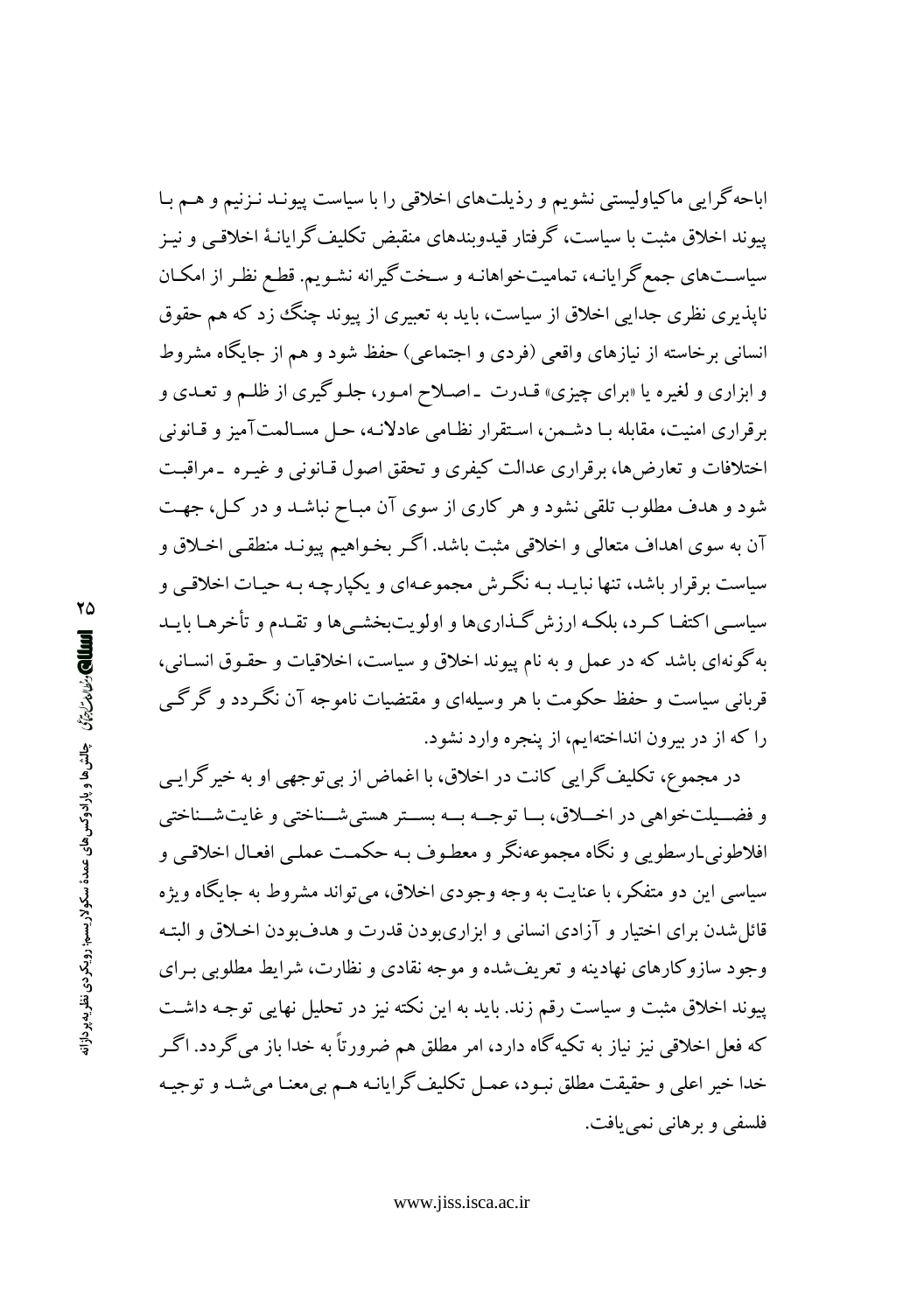بر اساس نگاه مجموعهای، تقسیمبندی حکمت به نظری و عملـی و قـراردادن افعـال اخلاقي و سياسي ذيـل حكمـت عملـي، حـداقل زمينـه را بـراي توجيـه پيونـد اخـلاق و سياست با جهت متعالى آن فراهم مي كند. حسب ايـن تقسـيمېنـدي، اخـلاق يـا تهـذيب نفس، قسيم تدبير منزل و تدبير مُدَّن است و هر سه از جنس عمل، اختيار و اراده و تــدبير و تمشیت امور است. در حقیقت، اگر بخواهیم پیونـدی موجـه بـین اخـلاق و سیاسـت برقرار کنیم باید بهلحاظ نظری، ارتباط آنها موجه باشـد. ایـن ارتبـاط اسـت کـه جـنس مشترک فعل اخلاقی و سیاسی را معقول و مستدل میسازد، اشـتراکی کـه توجیـه وسـیله بهواسطهٔ هدف را امکانناپذیر می کند. تنهـا در صـورتی میتـوان جلـوی اباحـه گرایی و مانور نگرش ماکیاولیستی را گرفت که وسیله از جنس هدف باشـد. اگـر هـدف متعـالمی است، ابزار هم متعالی است. بـه عبـارت دیگـر، تنهـا در ایـن صـورت اسـت کـه بـا هـر وسیلهای نمی توان به هدفی مشروع دست یافت. اصولاً هدفی کـه وسـیلهٔ نامشـروعش را توجیه کند، هدف مشروعی نیست. اما این شرط لازم است نه کافی. برای ضمانتبخشی به وجه مطلوب و متعالمي پيوند و رابطهٔ اخـلاق و سياسـت، بايـد تكليـف تقـدم رتبـهاي و ارزشی این پیوند را نیز معلوم کرد. از میان اخلاق و سیاست، کدام هدف است و کـدام وسیله؟ کدام تقدم ارزشی دارد و کدام تقدم رتبهای با برخورداربودن از صبغهٔ ارزشی؟ اگر سیاست و قدرت هدف شود و تقدم ارزشی پیـدا کنـد، خواهنـاخواه بـه ماکیاولیسـم می|نجامد، اما اگر برعکس شود، امکان بسترسازی برای وجه مطلوب ایـن پیونـد فـراهم می شود. اگر از بین تیپولوژی قــدرت، یعنـی اجبـار، تهدیــد، نفـوذ، اقنـاع، اقتـدار، زور و قدرت نامریی یا اغوا، با توجه به جایگاه اختیار و آزادی انسانی که به آن اشاره شد، فعل مشروط سیاسی دایرمدار اقناع و نفوذ باشد، گرایش آن به اخلاق در مقایسه با زمانبی ک بر مدار زور، تهدید و اغوا دایر باشد بیشتر است. اطمینان از جهات اخلاقبی سیاست نیـز در گرو نقد فعال و نظارت مستمر نهادهای مدنی، بهویژه اخلاقی و دینی در جامعه است.

نتيجه گيري سکولاریسم یا بهصورت کلبی جدایی دین و اخلاق از عرصهٔ عمومی، سیاست و قــدرت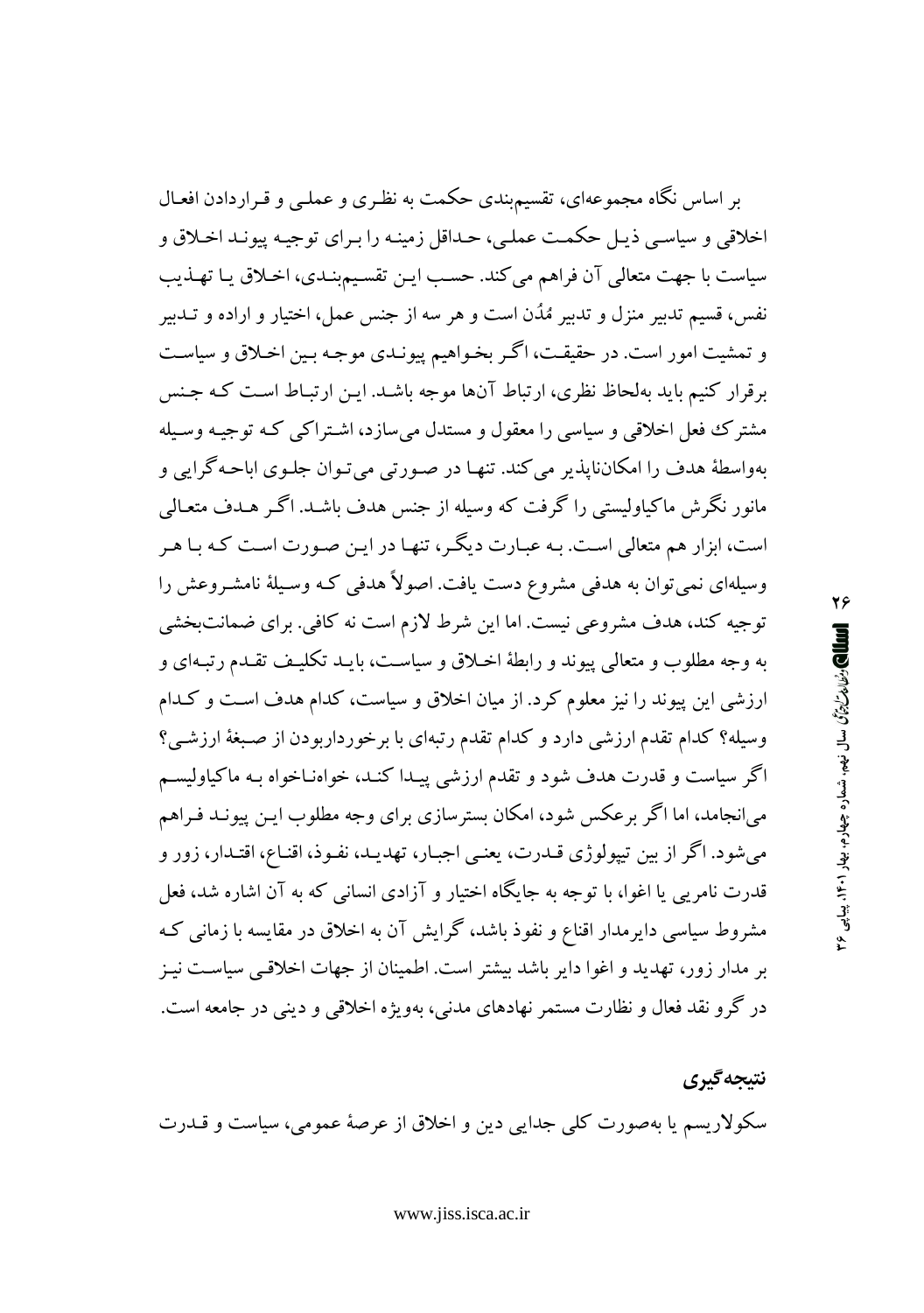دولتم.، متأثر از دوگانهنگریهای غالب و جاری و بیتوجه به ربطها و اتصالهاست. در قلمرو سیاست، تأکید سکولارها بر آزادی ایمـان، برابـری حقـوقی ادیـان و انتخاب۱هـای اخلاقبي و ٻي طرفبي دولت هاست. ايـن ٻي طرفـي بـه دليـل اجتنـاب از ورود تعهــدات و دلستگی های دینبی و اخلاقبی به عرصهای است کـه می توانـد مخـل حقـوق فـردی و آزادي هاي مدني و برابري افراد باشد. در همين جـا اولـين پـارادوكس نمايـان مي شـود؛ اینکه پیروان مذاهب آزادند، اما تنها در حیات خصوصی خود و حـق توجـه بـه تجلیـات عمومی و سیاسی باورهای دینی خود را ندارند. در این حالت، دوگانـهٔ حیـات فـردی و اجتماعي نيز آشكار مي شود كه معرف نگاهي غير منظومهاي است. بههر حال، لائيسيته پيا همان سکولاریسم، ابزار همزیستی افرادی است که در عقایـد یکسـان شـریک نیسـتند و این نکته دلالت بر ردّ چند فرهنگ گرایی در سیاست بهدلیل اتکـای دولـت بـه وفـاداری شهروندان، قطع نظر از باورهـای دینـی آنهـا را دارد. ملاحظـه میشـود کـه دولتهـای سکولار، مخالف وفاداری نیستند، اما تنها وفاداری نسبت به دولت و قـوانین و قواعـد آن تبليغ مي شود و مجاز است.

عــلاوه بــر چــالش ثنويــت گرايي مســتتر در سكولاريســم و يــارادوكس وفــاداري و به طرفي و برخورد دوگانه با آزادي مـذهب و دلالتهاي آن در سكولاريسـم و فقـدان مباني توجيهي و تاريخي توجه به ارزش هاي آزادي و برابري در آن، مي توان بـه چـالش بي تسوجهي بـه رابطـهٔ مفهـومي خـدا و انســان و حــق و قابليتهــاي او بهمثابـهٔ مبنــاي توجیه پذیری حقوق انسـانی اشـاره کـرد. اینکـه ارزش هـای آزادی و برابـری و در کـل، حقوق انساني بدون ذات و قابليت انساني توجيه پذير نمي شود و قابليت و ذات انساني نيـز بدون خداي قابليتساز قابل توجيه نخواهد بود.

با همان توجیهات و زمینهسازیهایی که جدایی دین از سیاست القا میشود، جـدایی اخلاق از سیاست نیز القا میشود. تعهـدات اخلاقـی همـانقـدر مـانع نفـوذ سیاسـتها و وفاداریهای دولتی است که تعهدات دینی؛ و اگر جدایی دین از سیاست بیـانگر نـوعی رویکرد دو گانهنگری است، جدایی اخلاق از سیاست نیز معیرف نبوعی دو گانیهنگری است. با فرض بر اینکه اخلاق شامل وجوه مثبت و منفی و خوب و بد و در کل، صـفات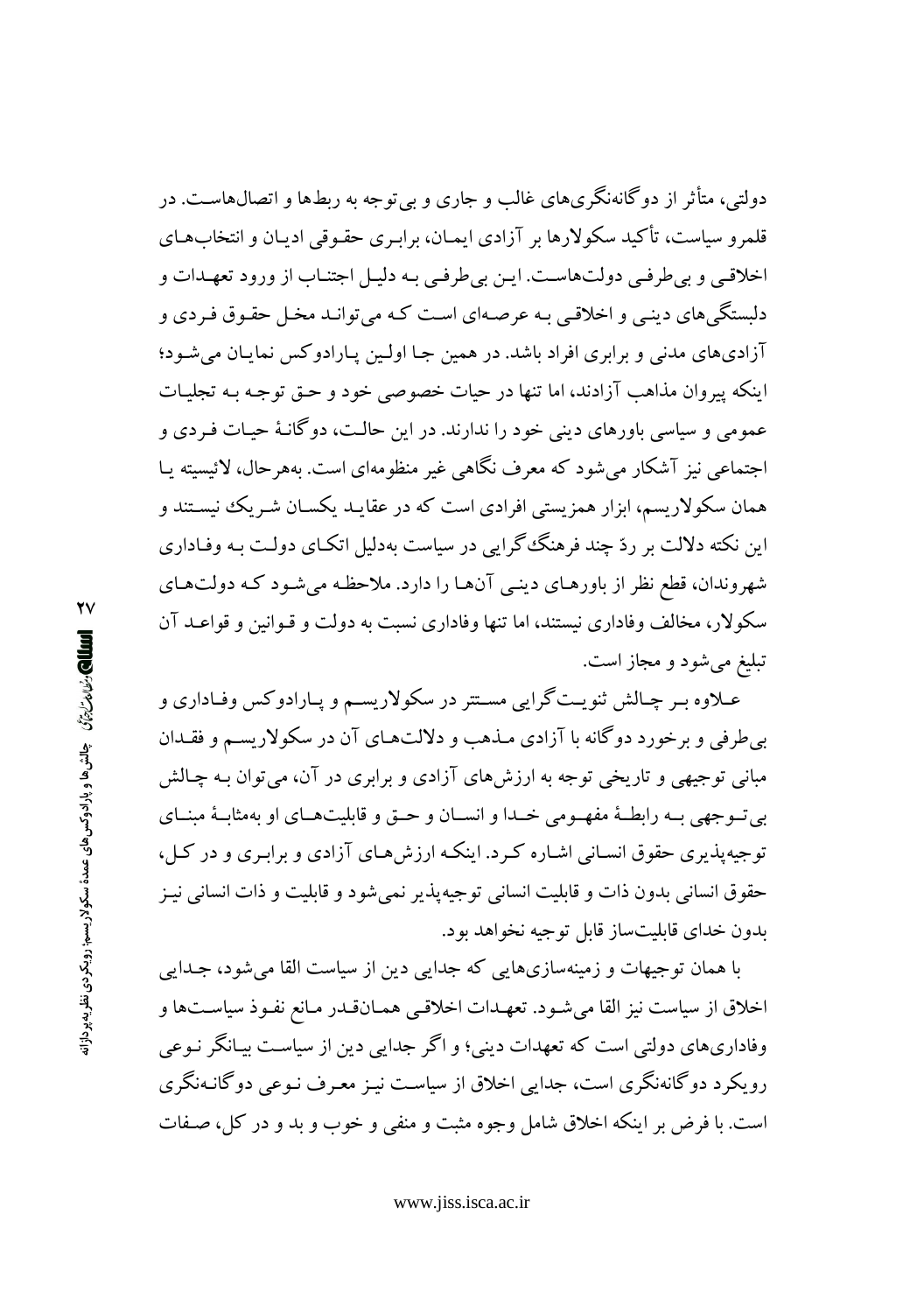يسنديده و نايسنديده، ارزش هـا و ضـد ارزش هـا، مطلوبهـا و نامطلوبهـا، زيبايي هـا، زشتیها، بایستهها و نبایستهها باشد، ادعای جدایی اخـلاق از سیاسـت، ادعـایی گـزاف و بي مورد است.

تنها در صورتی می توان جلوی اماحه گرایی و مانور نگرش ماکیاولیستی را گرفت که وسیله از جنس هدف باشد. اگر هدف متعالی است، ابزار هـم متعـالی اسـت. بـه عبـارت دیگر، تنها در این صورت است که با هر وسیلهای نمبی تـوان بـه هـدفی مشـروع دسـت یافت. اگر از بین تیپولوژی قدرت، یعنی اجبار، تهدید، نفوذ، اقناع، اقتدار، زور و قــدرت نامریی یا اغوا، با توجه بـه جایگـاه اختیـار و آزادی انسـانی کـه بـه آن اشـاره شـد، فعـل مشروط سیاسی دایرمدار اقناع و نفوذ باشد، گرایش آن به اخلاق در مقایسه با زمانی ک بر مدار زور، تهدید و اغوا دایر باشد بیشتر است. اطمینان از جهات اخلاقبی سیاست نیـز در گرو نقد فعال و نظارت مستمر نهادهای مدنی، بهویژه اخلاقی و دینی در جامعه است.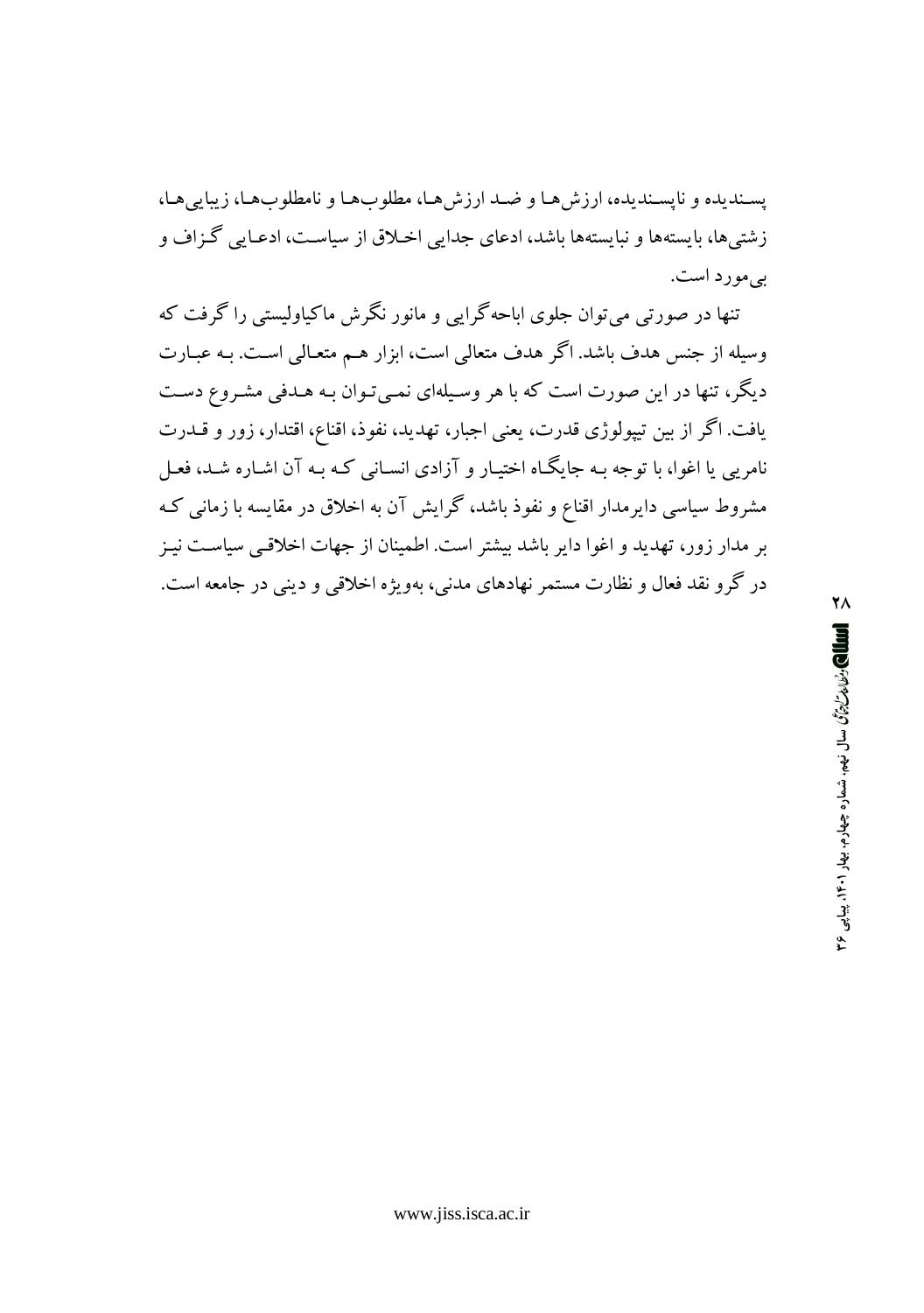# فه ست مناب*ع*

\* قرآن كريم # نهج|لبلاغه \* نهج الفصاحه ۱. ال هـولمز، رابـرت. (۱۳۸۲). مبـاني فلسـفهٔ اخـلاق (متـرجم: مسـعود عليـا). تهـران: انتشـارات ققنوس. ۲. ارسطو. (۱۳۸۶). سیاست (مترجم: حمید عنایت). تهران: انتشارات علمی و فرهنگی. ۳. اشتراوس، لئو. (۱۳۷۳). فلسفهٔ سیاسی چیست؟ (مترجم: فرهنگ رجـایی). تهـران: انتشـارات علمي و فرهنگې. ۴. افروغ، عماد. (۱۳۸۰). چشم\نـدازی نظری بـه تحلیـل طبقـاتی و توسـعه (چـاپ دوم). تهـران: مؤسسهٔ فرهنگ و دانش. ۵. افـروغ، عمـاد. (۱۳۹۰). درآمـدي بـر رابطـهٔ اخـلاق و سياسـت، نقـدي بـر ماكياوليسـم. تهـران: انتشارات سورهٔ مهر. ۶. افـروغ، عمـاد. (۱۳۹۸). عـامگرايـي نوحيـدي و حـق انسـان. قـم: انتشـارات دانشـگاه اديـان و مذاهب. ۷. فاسـتر، مايكـل ب. (۱۳۷۶). خداونـدان انديشـهٔ سياسـي (متـرجم: جـواد شيخالاسـلامي، ج۱) تهران: انتشارات امير كبير . ۸ لوکس، استیون. (۱۳۹۳). قدرت، نگرشی رادیکال (مترجم: عمـاد افـروغ، چـاپ دوم).تهـران: نشر علم. ۹. ماکیاولی<sub>،</sub>، نیکلا. (۱۳۸۰). شهریار (مترجم: محمود محمود، چاپ اول). تهران: نشر عطار. ۱۰. مصباح یزدی، محمدتقی<sub>.</sub> (۱۳۸۰). فلسفهٔ اخلاق تهران: شرکت چاپ و نشر بینالملل. ۱۱. واعظی، احمد. (۱۳۸۸). نقد و بررسی نظریههای عدالت. قـم: مؤسسـهٔ آموزشـی و پژوهشـی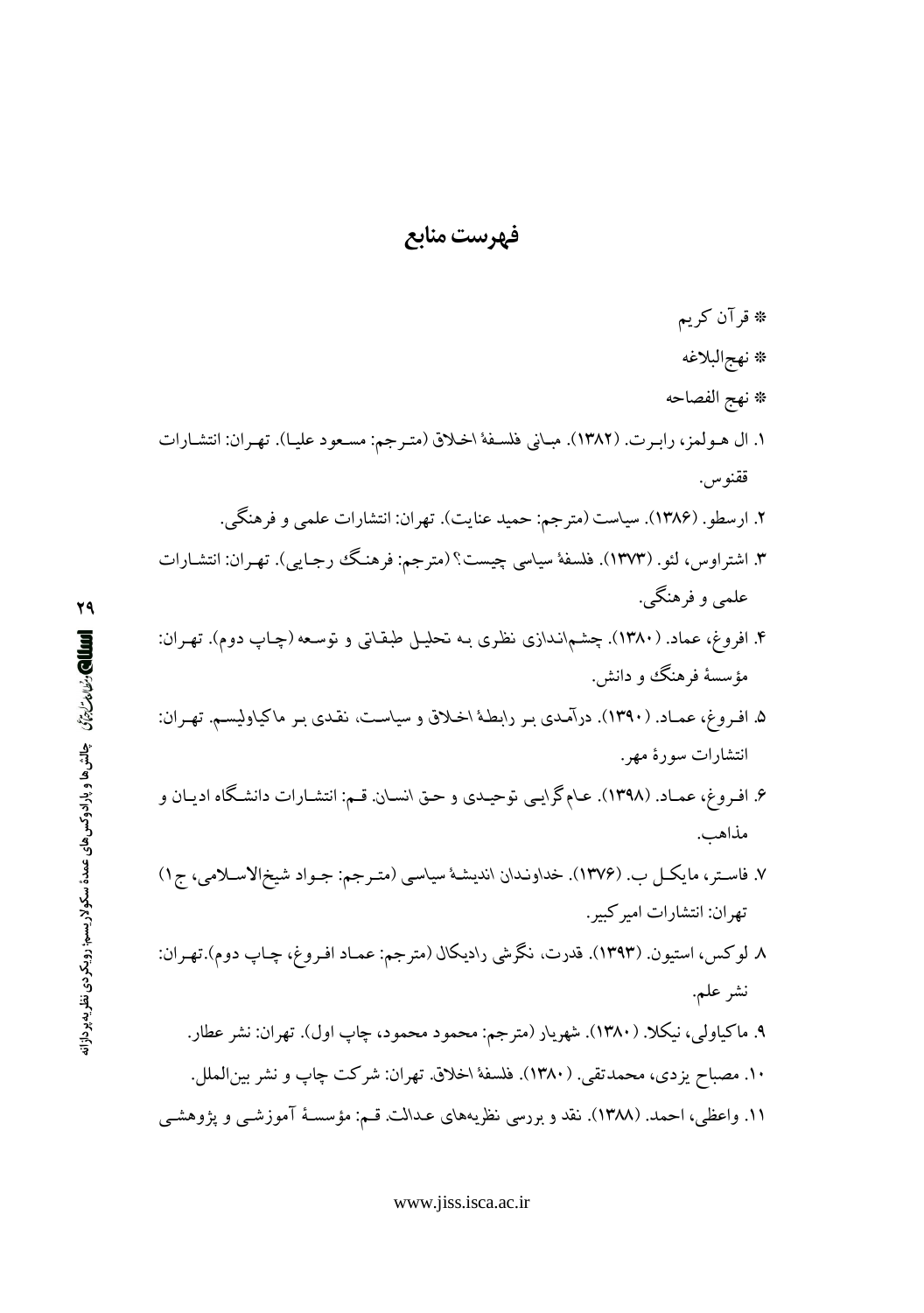امام خمینیﷺ.

- 12. Graham, G. (2005). Behaviorism. In E. N. Zalta (Ed.), The Stanford encyclopedia of philosophy (Fall 2007 ed.). Retrieved from: http://plato.stanford.edu/entries/behaviorism/
- 13. Plato. (1969). The Last Days of Socrates (Trans: Huge Tredennik). Harmondsworth: Penguine Books.
- 14. Trigg, Roger. (2007). Religion in Public life. New York: Oxford.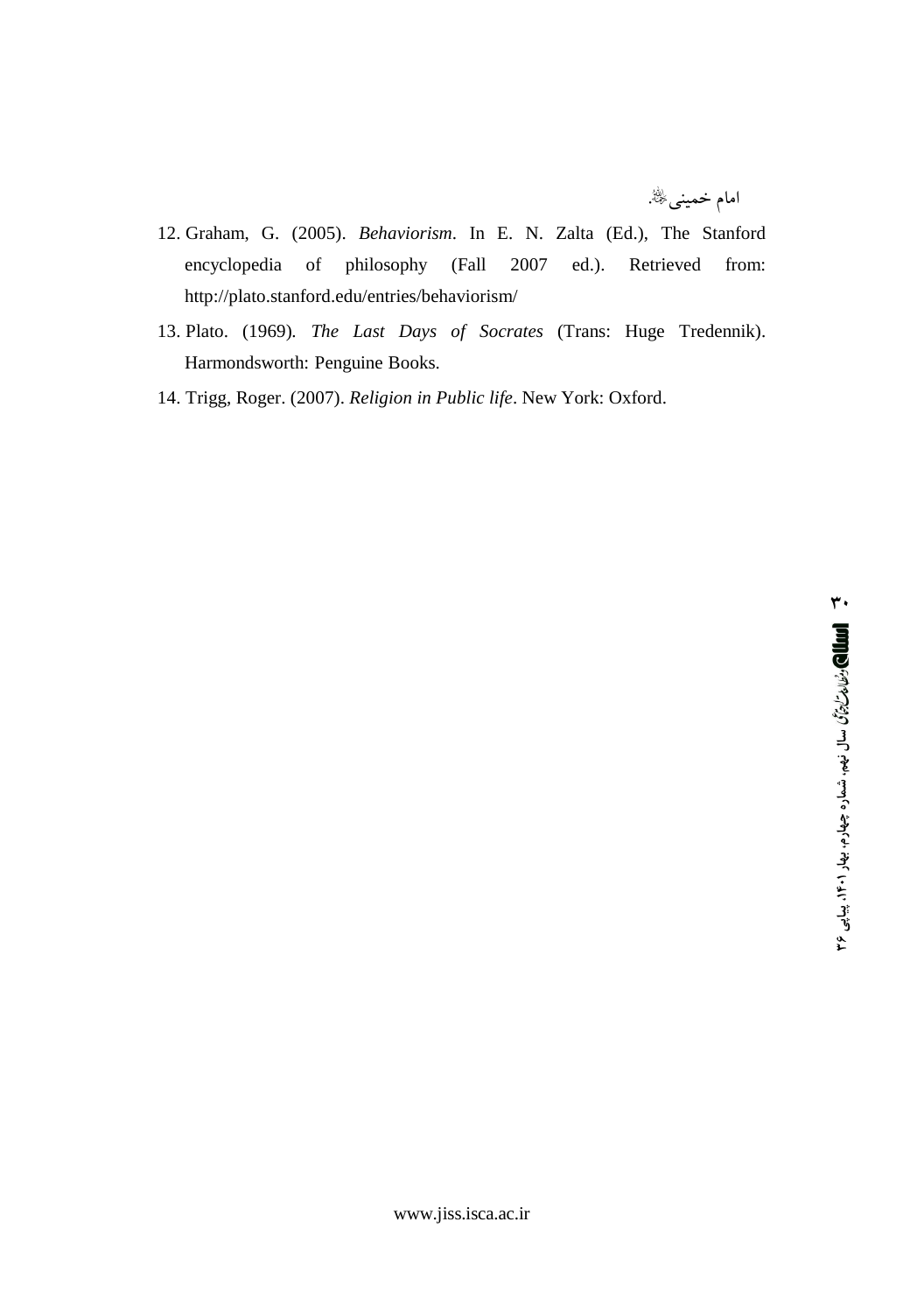- 
- \* Nahj al-Balaghah
- \* Nahj al-Fasahah
- 1. Afrough, E. (1380 AP). *Theoretical Perspectives on Class Analysis and* Development. (2<sup>nd</sup> ed.). Tehran: Institute of Culture and Knowledge. [In Persian]
- **References**<br>
\* The Holy Qur'an<br>
\* Nahj al-Balaghah<br>
\* Nahj al-Fasahah<br>
1. Afrough, E. (1380 AP)<br> *Development.* (2<sup>nd</sup> ed.).<br>
Persian]<br>
2. Afrough, E. (1390 AP). *A*<br> *politics, a critique of Ma*<br>
Persian]<br>
3. Afrough, E. 2. Afrough, E. (1390 AP). *An introduction to the relationship between ethics and politics, a critique of Machiavellianism*. Tehran: Surah Mehr Publications. [In Persian]
	- 3. Afrough, E. (1398 AP). *Monotheistic populism and human rights*. Qom: University of Religions and Denominations Publications. [In Persian]
	- 4. Aristotle. (1386 AP). *Politics*. (Enayat, H, Trans.). Tehran: Scientific and cultural publications. [In Persian]
	- 5. El Holmes, R. (1382 AP). *Fundamentals of Philosophy of Ethics*. (Olya, M, Trans.). Tehran: Qoqnous Publications. [In Persian]
	- 6. Foster, M. B. (1376 AP). *Gods of Political Thought*. (Sheikha al-Islami, J, Trans. vol. 1) Tehran: Amirkabir Publications. [In Persian]
	- 7. Graham, G. (2005). *Behaviorism*. (E. N. Zalta, Ed.), The Stanford encyclopedia of philosophy (Fall 2007 ed.). Retrieved from: <http://plato.stanford.edu/entries/> behaviorism/.
	- 8. Lux, S. (1393 AP). *Power, a radical attitude.* (Afrough, E, Trans., 2 nd ed.). Tehran: Ilm Publications. [In Persian]
	- 9. Machiavelli, N. (1380 AP). *Shahriar*. (Mahmoud, M, Trans., 1<sup>st</sup> ed.). Tehran: Attar Publications. [In Persian]
	- 10. Mesbah Yazdi, M. T. (1380 AP). *Philosophy of ethics*. Tehran: International Publishing Company. [In Persian]